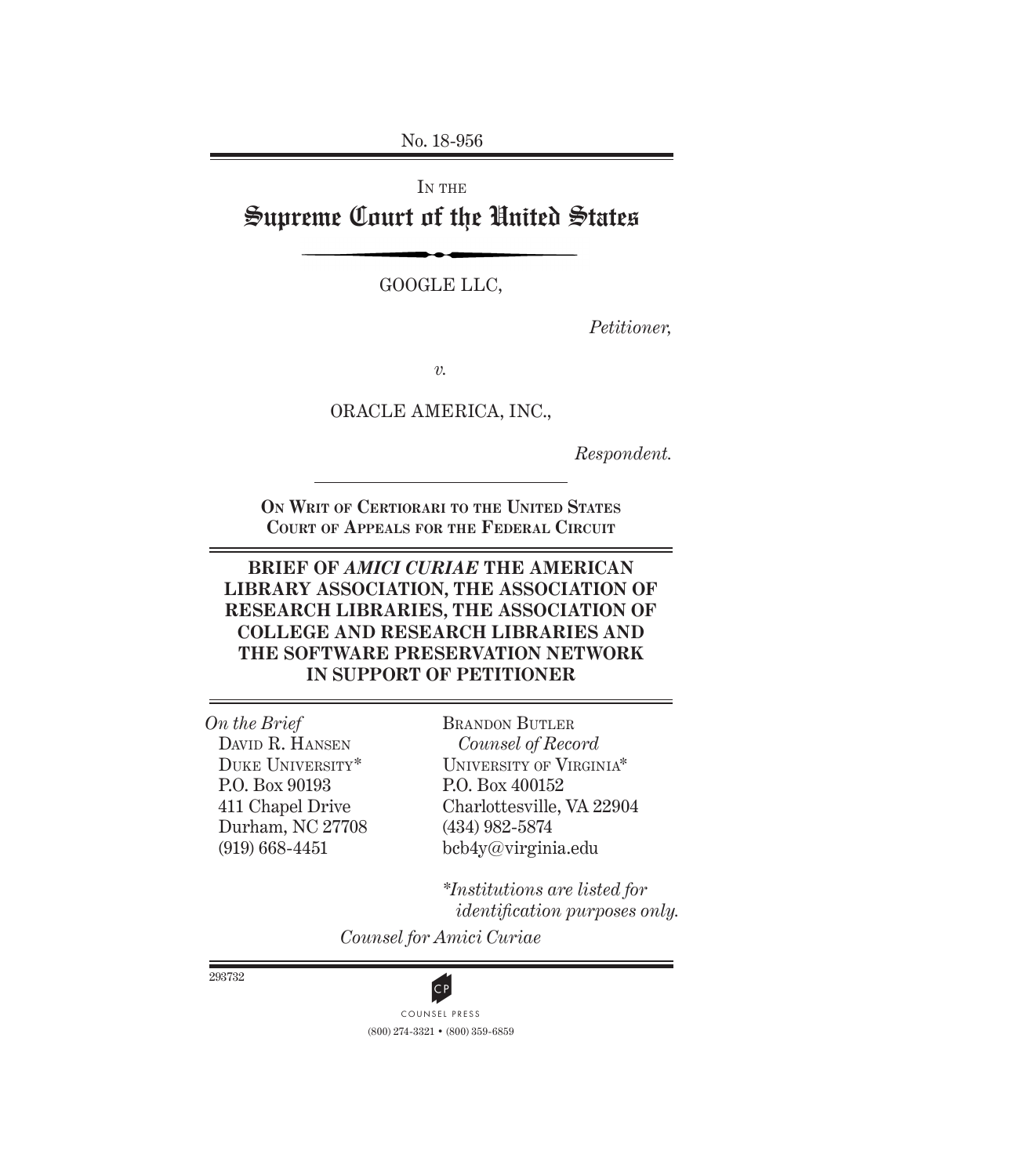# **TABLE OF CONTENTS**

| Page                                                                                                    |
|---------------------------------------------------------------------------------------------------------|
| TABLE OF CONTENTS                                                                                       |
| TABLE OF CITED AUTHORITIES  ii                                                                          |
| INTEREST OF AMICI CURIAE 1                                                                              |
| SUMMARY OF ARGUMENT2                                                                                    |
|                                                                                                         |
| I.<br>Fair use is a critical and stable codified right 4                                                |
| II. Research, Teaching, Scholarship, and<br>Preservation Rely on the Stability of                       |
| III. This Court Can Easily Avoid Disturbing Fair<br>Use By Properly Applying Section $102(b) \ldots 15$ |
|                                                                                                         |

*i*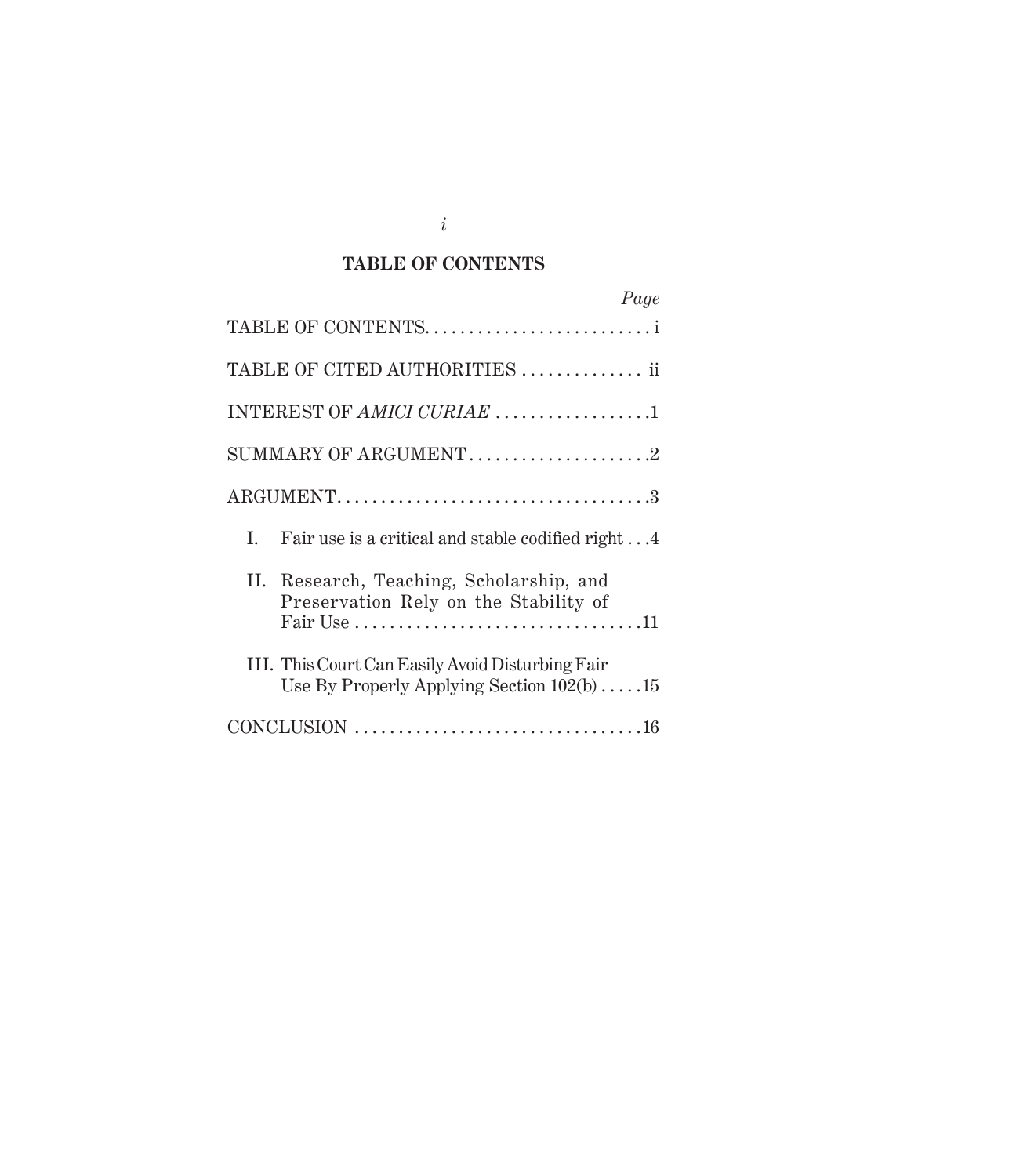# **TABLE OF CITED AUTHORITIES**

# **Cases**

| A.V. ex rel. Vanderhye v. iParadigms, LLC,                                                                                                |
|-------------------------------------------------------------------------------------------------------------------------------------------|
| Authors Guild v. Google, Inc.,<br>$804 \text{ F.}3d 202 \text{ (2d Cir. } 2015) \dots \dots \dots \dots \dots \dots \dots \dots \dots 13$ |
| Authors Guild v. HathiTrust,<br>755 F.3d 87 (2d Cir. 2014) 3, 12, 13, 14                                                                  |
| Baker v. Selden,                                                                                                                          |
| Bill Graham Archives v.<br>Dorling Kindersley Ltd.,                                                                                       |
| Cambridge Univ. Press v. Patton,<br>769 F.3d 1232 (11th Cir. 2014)11                                                                      |
| Campbell v. Acuff-Rose Music, Inc.,                                                                                                       |
| Dellar v. Samuel Goldwyn, Inc.,                                                                                                           |
| Eldred v. Ashcroft,                                                                                                                       |

*ii*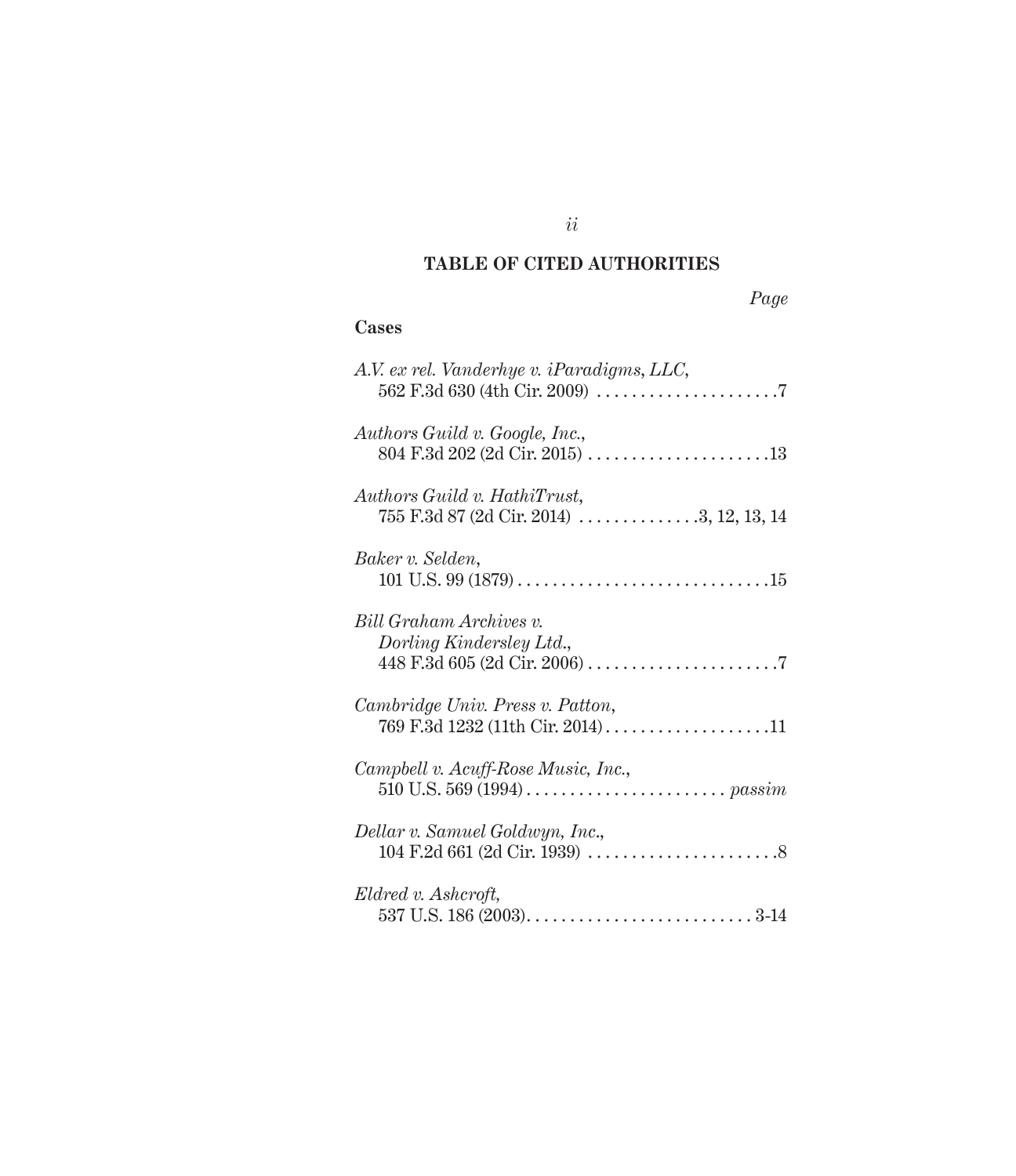| Page                                        |
|---------------------------------------------|
| Kelly v. Arriba Soft Corp.,                 |
| Oracle Am., Inc. v. Google Inc.,            |
| Perfect 10, Inc. v. Amazon.com, Inc.,       |
| Sony Corp. v. Universal City Studios, Inc., |
| Sundeman v. Seajay Socy., Inc.,             |
| <b>Statutes and Other Authorities</b>       |
|                                             |
|                                             |
|                                             |
|                                             |

17 U.S.C. § 108 . . . . . . . . . . . . . . . . . . . . . . . . . . . . . . . . . .11

17 U.S.C. § 108(f)(4) . 4

17 U.S.C. § 110 . 11

*iii*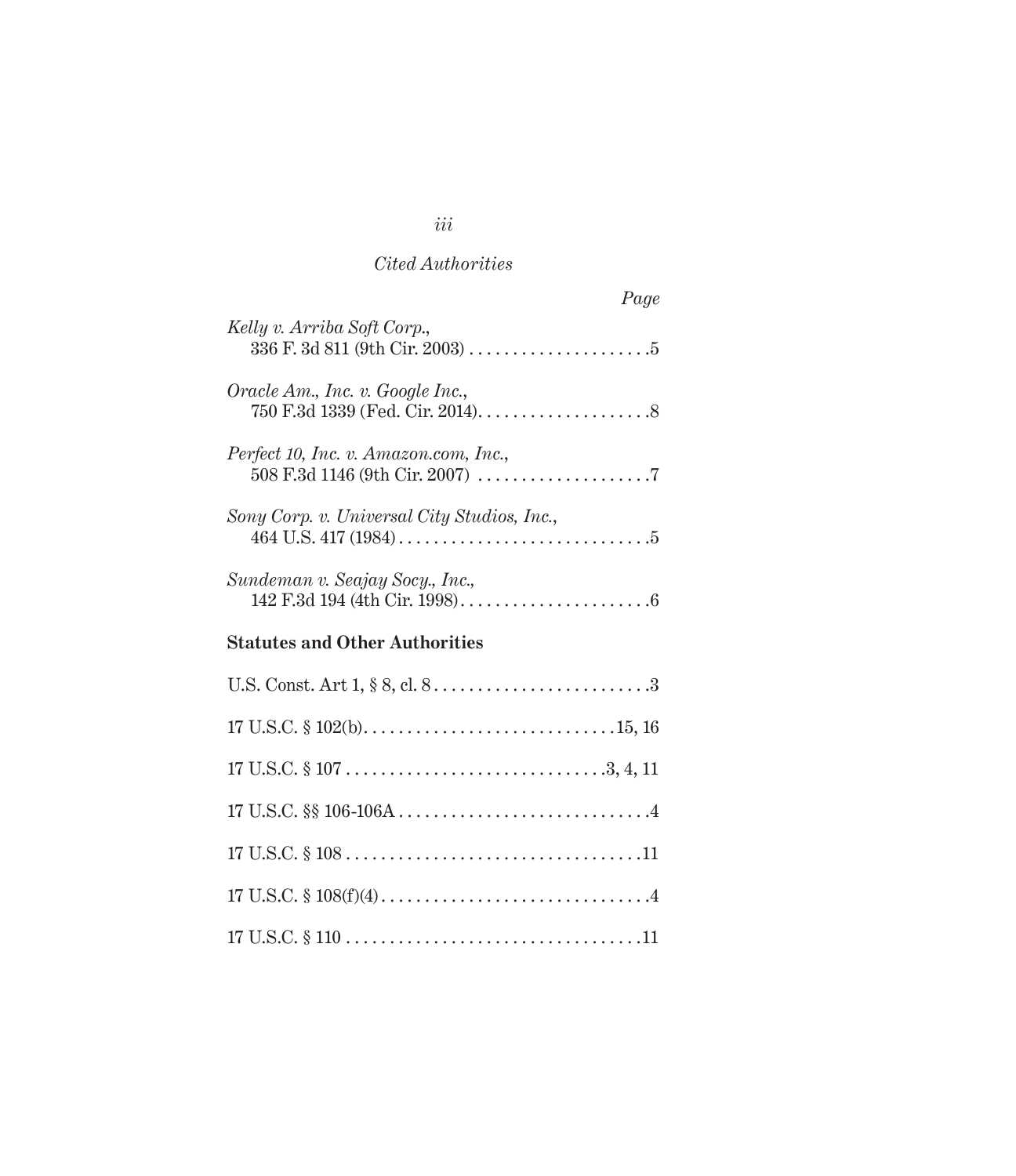| Page                                                                                                                                                                        |
|-----------------------------------------------------------------------------------------------------------------------------------------------------------------------------|
|                                                                                                                                                                             |
|                                                                                                                                                                             |
|                                                                                                                                                                             |
|                                                                                                                                                                             |
| Anthony Falzone and Jennifer Urban,<br>Demystifying Fair Use: The Gift Of The Center<br>For Social Media Statements Of Best Practices,                                      |
| Ass'n of Indep. Video and Filmmakers et al.,<br>Documentary Filmmakers' Statement of                                                                                        |
| Ass'n of Research Libraries, Code of Best<br>Practices in Fair Use for Academic and<br>$Research Libraries (2010).$ $\dots \dots \dots \dots \dots \dots \dots \dots \dots$ |
| Ass'n of Research Libraries, Code of Best Practices<br>in Fair Use for Software Preservation $(2018) \ldots 9, 15$                                                          |
| Barton Beebe, An Empirical Study of<br>U.S. Copyright Fair Use Opinions,                                                                                                    |
| Chris Hubbles, No Country For Old Media?,<br>65 J. Copyright Soc'y U.S.A. 271 (2018) 14                                                                                     |

*iv*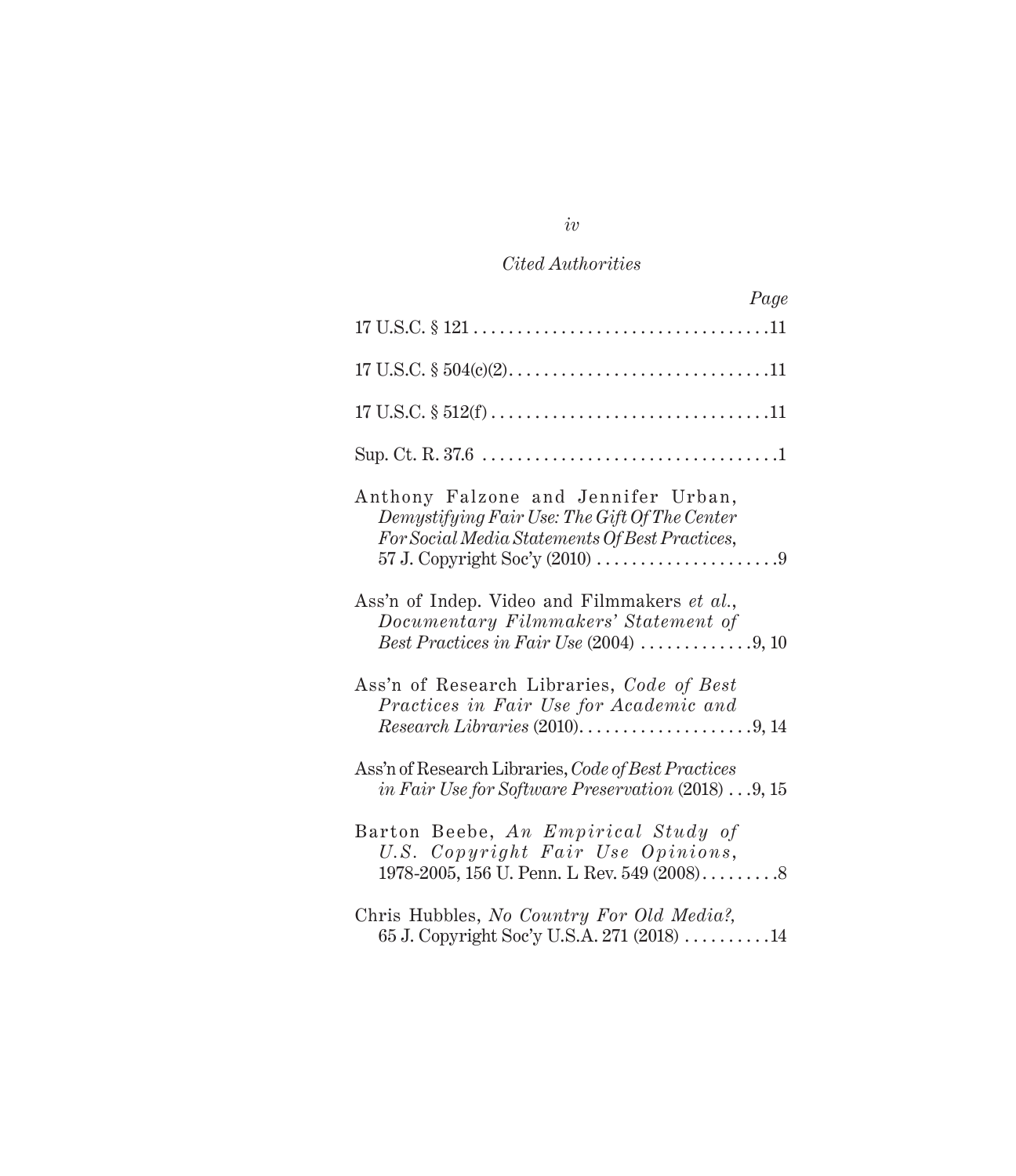| Page                                                                                                                        |
|-----------------------------------------------------------------------------------------------------------------------------|
| Clark Asay, Is Transformative Use<br>Eating the World?, 61 Boston Col. L.                                                   |
| Fred von Lohmann, Fair Use as Innovation Policy,                                                                            |
| Ian Hargreaves, Digital Opportunity: A Review<br>Of Intellectual Property And Growth $(2011)$ 6                             |
| Jonathan Band, Google and Fair Use,                                                                                         |
| Jonathan Band, The Global API Copyright Conflict,<br>31 Harvard J. Law & Technology $(2018)$ 5                              |
|                                                                                                                             |
| Matthew Jockers, Macroanalysis: Digital<br>$Methods$ and Literary History (2013)12                                          |
| Matthew Sag, Copyright and Copy-reliant<br><i>Technology</i> , 103 Nw. U. L. Rev. 1607 $(2009)$ 13                          |
| Matthew Sag, Predicting Fair Use,                                                                                           |
| Matthew Sag, The New Legal Landscape<br>for Text Mining and Machine Learning,<br>66 J. Copyright. Soc'y U.S.A. 201 (2019)13 |

*v*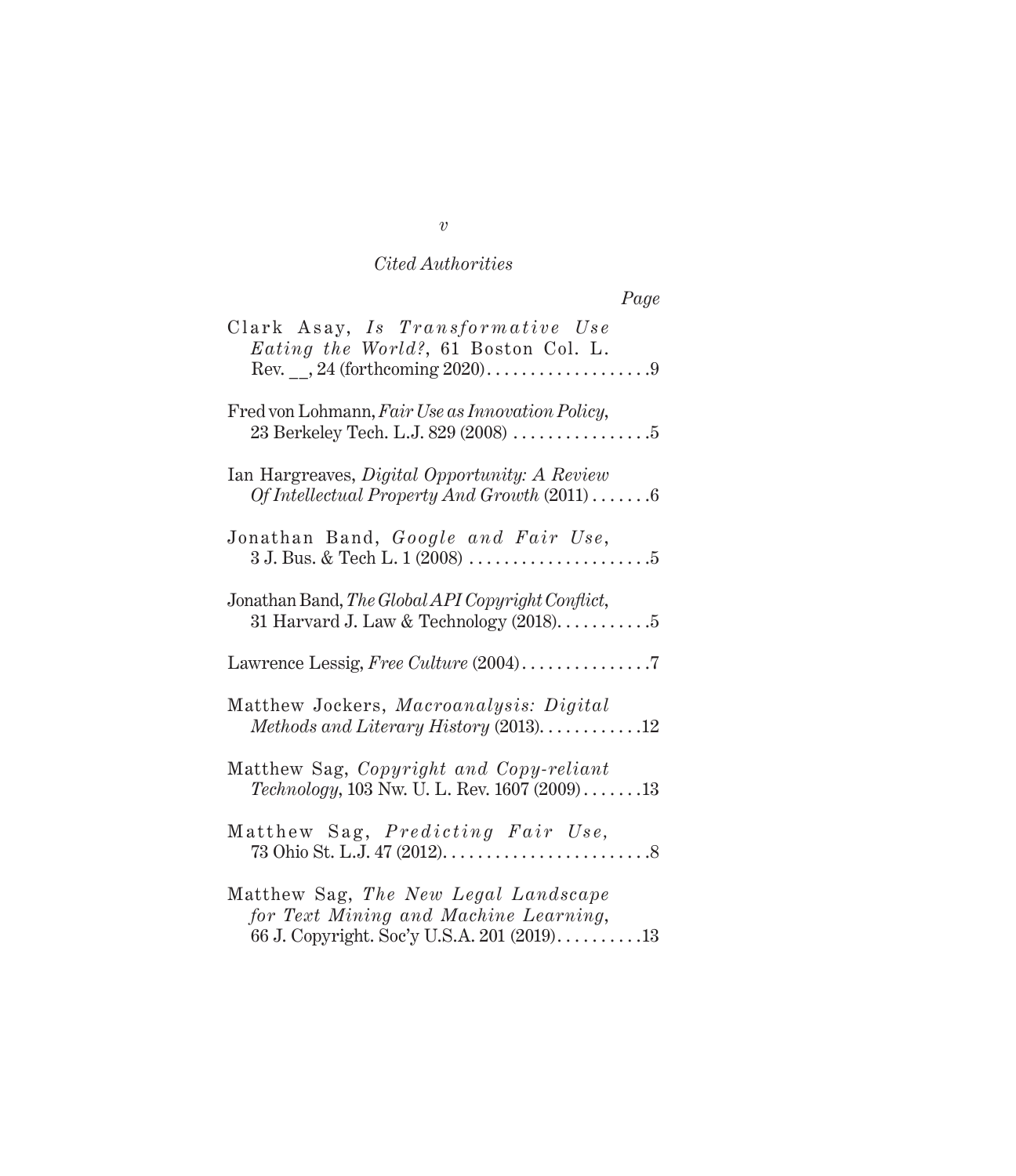| Page                                                                                                                                                                                                           |
|----------------------------------------------------------------------------------------------------------------------------------------------------------------------------------------------------------------|
| Matthew Sag, The Prehistory of Fair Use,<br>76 Brooklyn L. Rev. 1371 (2011) 4                                                                                                                                  |
| Michael Carroll, Copyright and the Progress of<br>Science: Why Text and Datamining is Lawful,<br>53 U.C. Davis L. Rev. 893 (2019) 12                                                                           |
| Neil Netanel, Making Sense of Fair Use,                                                                                                                                                                        |
| Pamela Samuelson, Unbundling Fair Uses,                                                                                                                                                                        |
| Patricia Aufderheide and Peter Jaszi,<br>Reclaiming Fair Use: How to Put Balance<br>Back in Copyright (2nd ed. 2018). $\dots \dots \dots \dots \dots 10$                                                       |
| Patricia Aufderheide & Peter Jaszi, Untold<br>Stories: Creative Consequences of the<br>Rights Clearance Culture for Documentary<br>$Film makers (2004) \ldots \ldots \ldots \ldots \ldots \ldots \ldots 10-11$ |
| Patricia Aufderheide et al., Statement of Best<br>Practices in Fair Use of Collections Containing<br>Orphan Works for Libraries, Archives, and<br>other Memory Institutions $(2014)$ 15                        |
| Pierre N. Leval, Campbell v. Acuff-Rose: Justice<br>Souter's Rescue of Fair Use, 13 Cardozo                                                                                                                    |

*vi*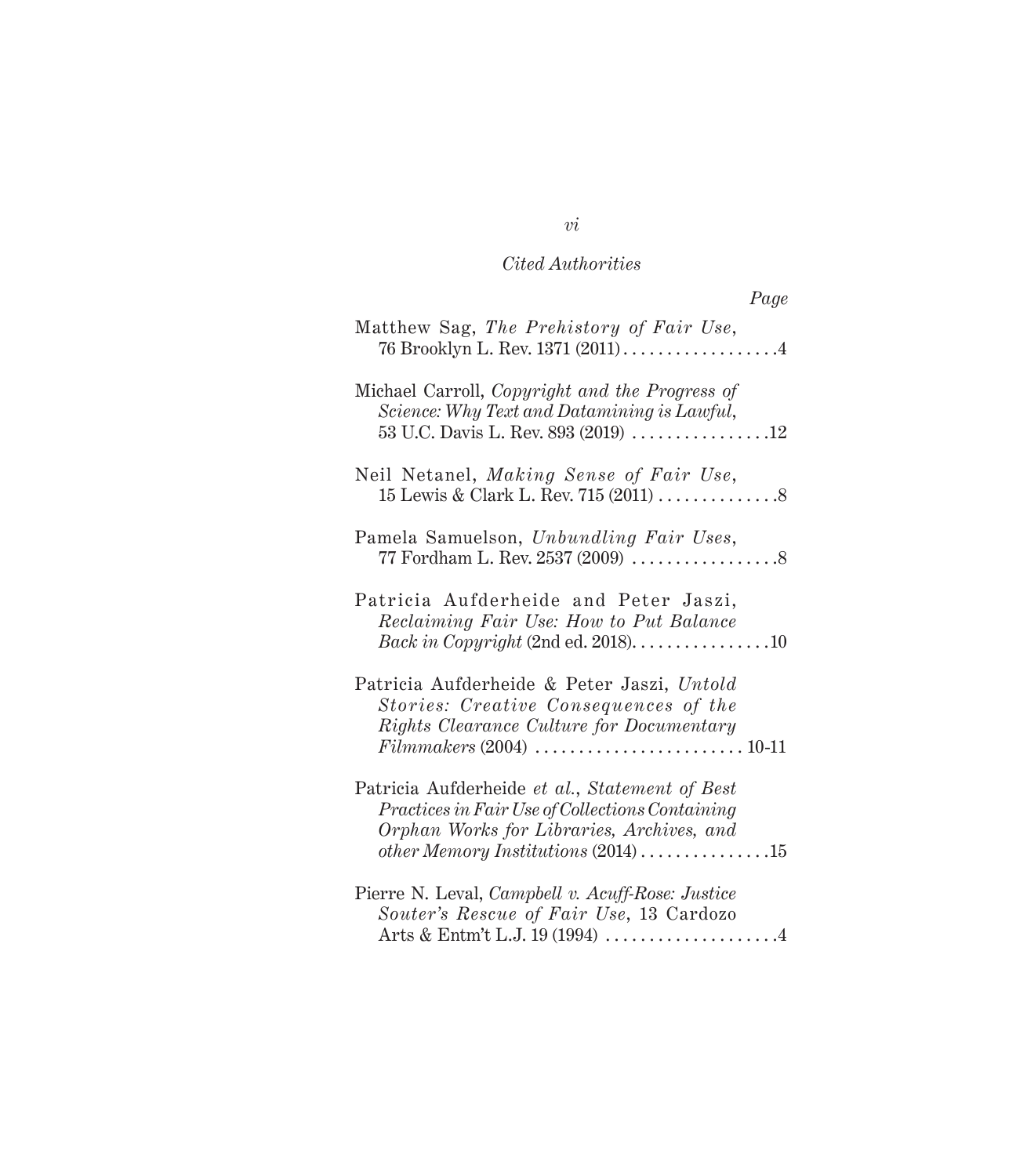### *Table of Contents*

*Page*

| Productivity Commission, Inquiry Rep. No. 78, |                                            |  |  |
|-----------------------------------------------|--------------------------------------------|--|--|
|                                               | Intellectual Property Arrangements (2016)5 |  |  |

Prue Adler, Brandon Butler, and Krista Cox, *The Law and Accessible Texts: Reconciling Civil Rights and Copyrights* (2019). . . . . . . . . . . . . . 14

Recreate South Africa, Answers to some Frequently asked questions about the Copyright Amendment bill waiting to be signed by President Ramaphosa, https://www.re-createza.  $org/commonly-asked-questions (2019) \ldots \ldots \ldots \ldots 5$ 

*vii*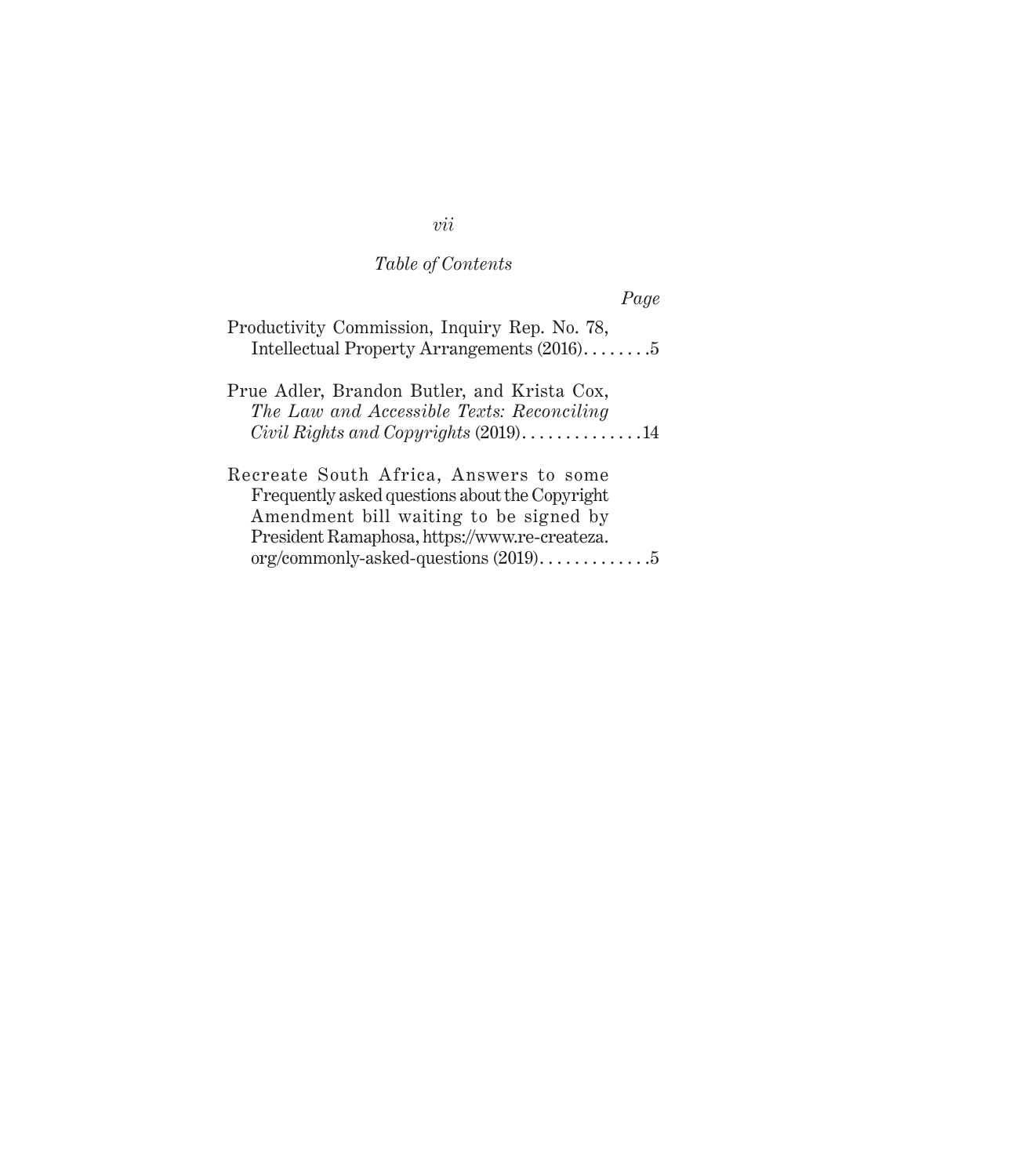### **INTEREST OF** *AMICI CURIAE***<sup>1</sup>**

The American Library Association ("ALA"), established in 1876, is a nonprofit professional organization of more than 57,000 librarians, library trustees, and other friends of libraries dedicated to providing and improving library services and promoting the public interest in a free and open information society.

The Association of College and Research Libraries ("ACRL"), the largest division of the ALA, is a professional association of academic and research librarians and other interested individuals. It is dedicated to enhancing the ability of academic library and information professionals to serve the information needs of the higher education community and to improve learning, teaching, and research.

The Association of Research Libraries ("ARL") is an association of 124 research libraries in North America. ARL's members include university libraries, public libraries, government and national libraries. ARL programs and services promote equitable access to and effective use of recorded knowledge in support of teaching and research.

The Software Preservation Network ("SPN") is a non-profit organization established to advance software

<sup>1.</sup> Counsel for the parties have consented to this brief. Under Rule 37.6, amicus affirms that no counsel for any party authored this brief in whole or in part, and no person other than amici or its counsel made a monetary contribution to fund the preparation or submission of this brief.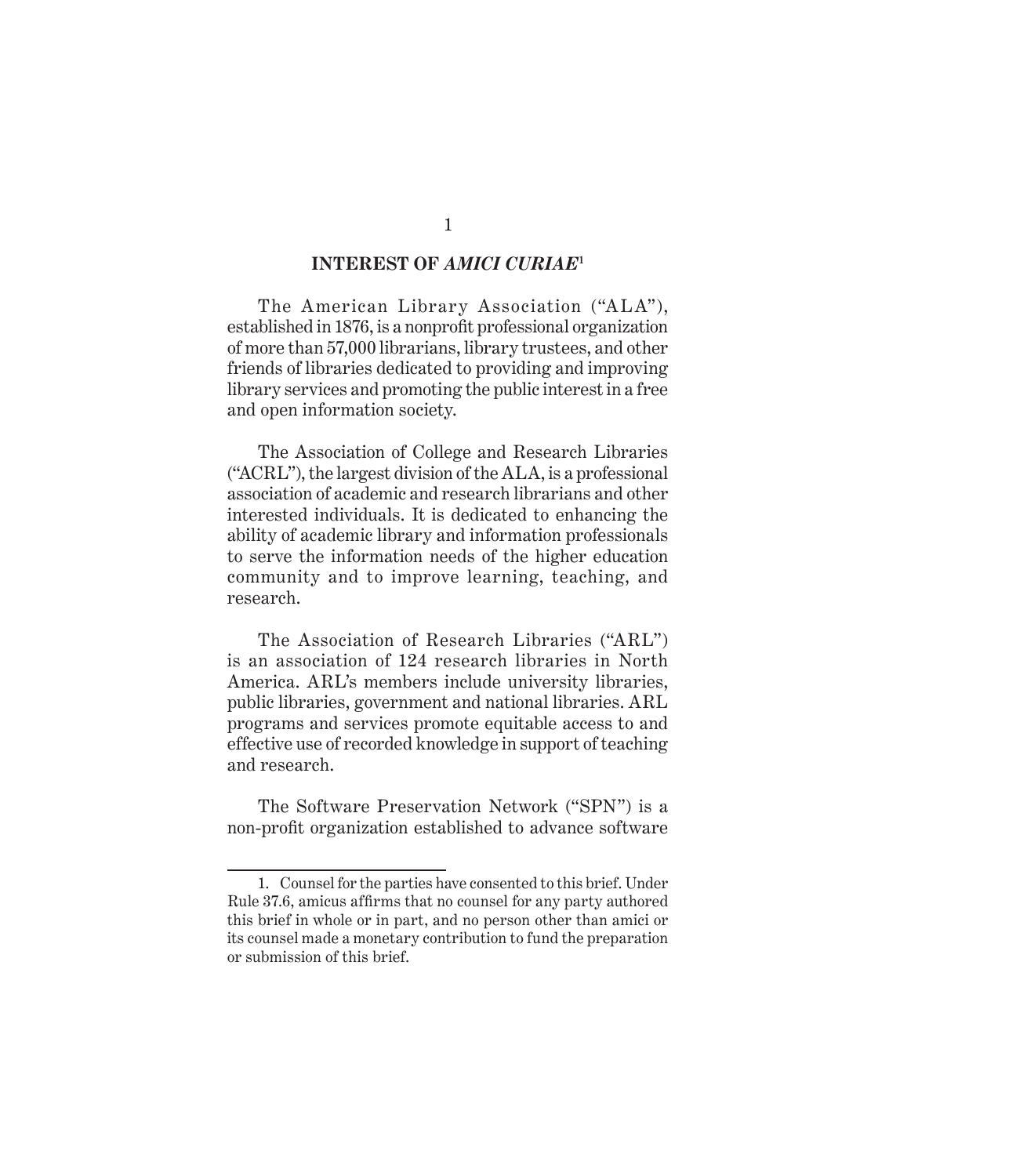preservation through collective action. Its 20 institutional members are libraries, museums, and archives on the cutting edge of software preservation. These institutions rely on fair use to permit almost every aspect of their software preservation practice.

 Collectively, these four associations represent over 100,000 libraries and 350,000 librarians and other personnel that serve the needs of their patrons in the digital age. As a result, the associations share a strong interest in the balanced application of copyright law. Librarians and the users they serve are especially dependent on a robust and stable fair use right. Because this case asks the Court squarely to assess Google's fair uses, representing this Court's first guidance on fair use in over 25 years, we write to share our views on the broader implications at stake, especially for teaching, learning, research, and scholarship.

#### **SUMMARY OF ARGUMENT**

The Court's decision in this case could affect far more than the reuse of software interfaces. The transformative use jurisprudence that has evolved in the quarter century since *Campbell v. Acuff-Rose Music, Inc.*, 510 U.S. 569 (1994), has enabled a wide range of technology-dependent uses, ranging from search engines to user-generated content. This new understanding of fair use is particularly critical to research, education, and librarianship in the Twenty-First Century. If the Court takes up the issue of whether Google's use in this case was fair (and especially if it considers the scope and meaning of transformative use), *amici* urge that it exercise great care to ensure that its reasoning in no way jeopardizes *amici*'s transformative uses in support of research, teaching, and learning.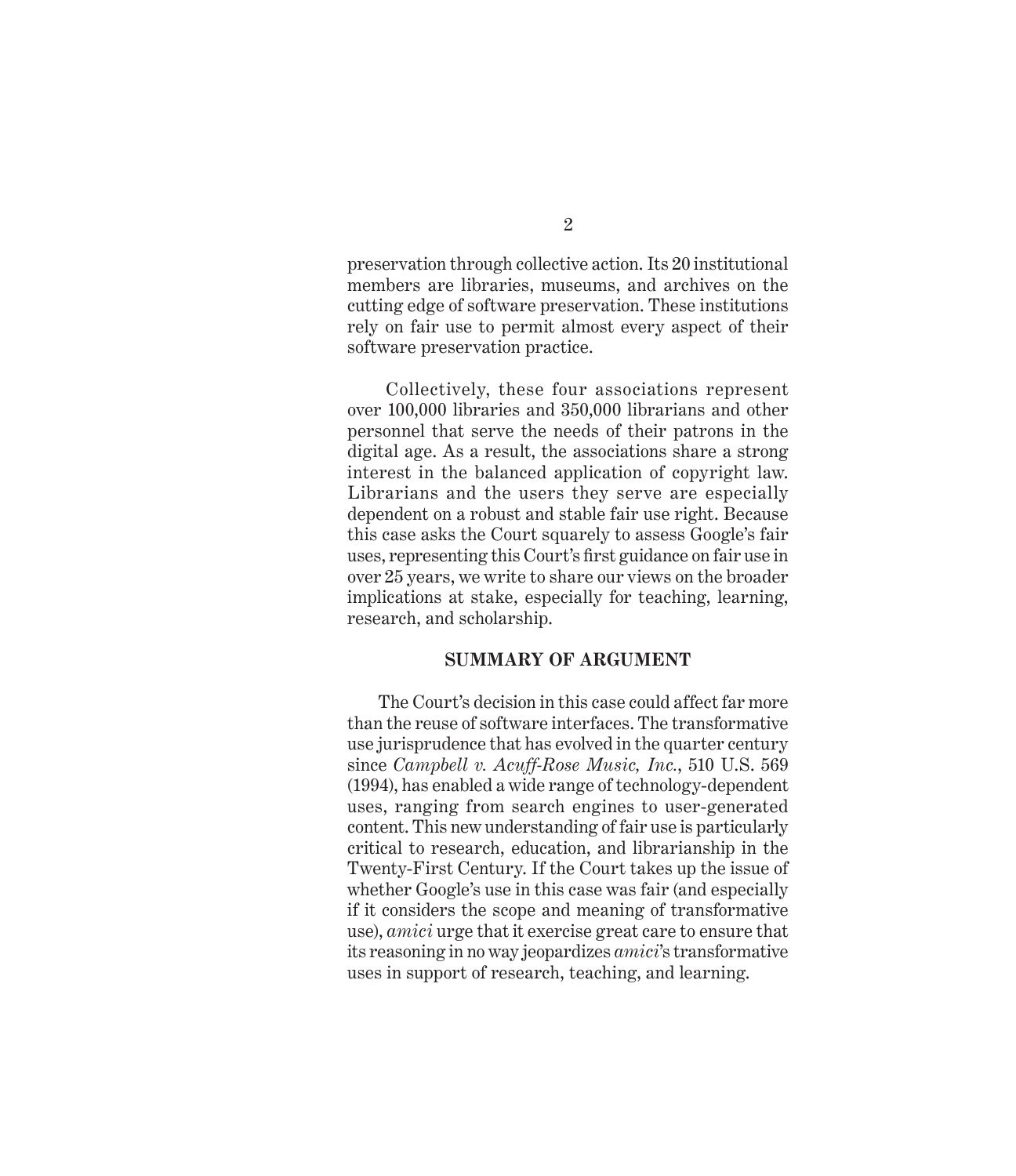This brief first argues that since *Campbell*, fair use has evolved into a stable right relied upon by a wide variety of practice communities such as documentary filmmakers, journalists, and art historians. The brief then explains how this stability has enhanced research, teaching, scholarship, and the preservation of cultural heritage. In particular, the Second Circuit's decision in *Authors Guild v. HathiTrust*, 755 F.3d 87 (2d Cir. 2014), found that fair use allowed the creation of a digital repository of millions of books, which has enabled unprecedented text and datamining, access for people with print disabilities, and preservation of works for future generations. These socially beneficial uses must not be disrupted. Finally, the brief suggests that the easiest way to avoid disrupting the fair use ecosystem is to avoid the issue altogether by deciding the case on other, more straightforward grounds.

#### **ARGUMENT**

Fair use is a central part of modern copyright law. Since this Court last addressed the doctrine over 25 years ago, lower courts have found that fair use supports a multitude of new uses that further the "Progress of Science and useful Arts." U.S. Const. Art 1, § 8, cl. 8. Search engines, plagiarism detection software, digitization of books so readers can search their contents, digitization to allow access for people who have print disabilities, copying for virtual classroom use and many other new technology-dependent uses rely on fair use. Should this Court reach the fair use question in this case, this Court should carefully consider the effects of a fair use decision on a much wider set of uses than those presented by Google. The Court's last fair use opinion "rescued" the rights codified in Section 107 after they had been "lost adrift for a turbulent decade," and it laid the foundation for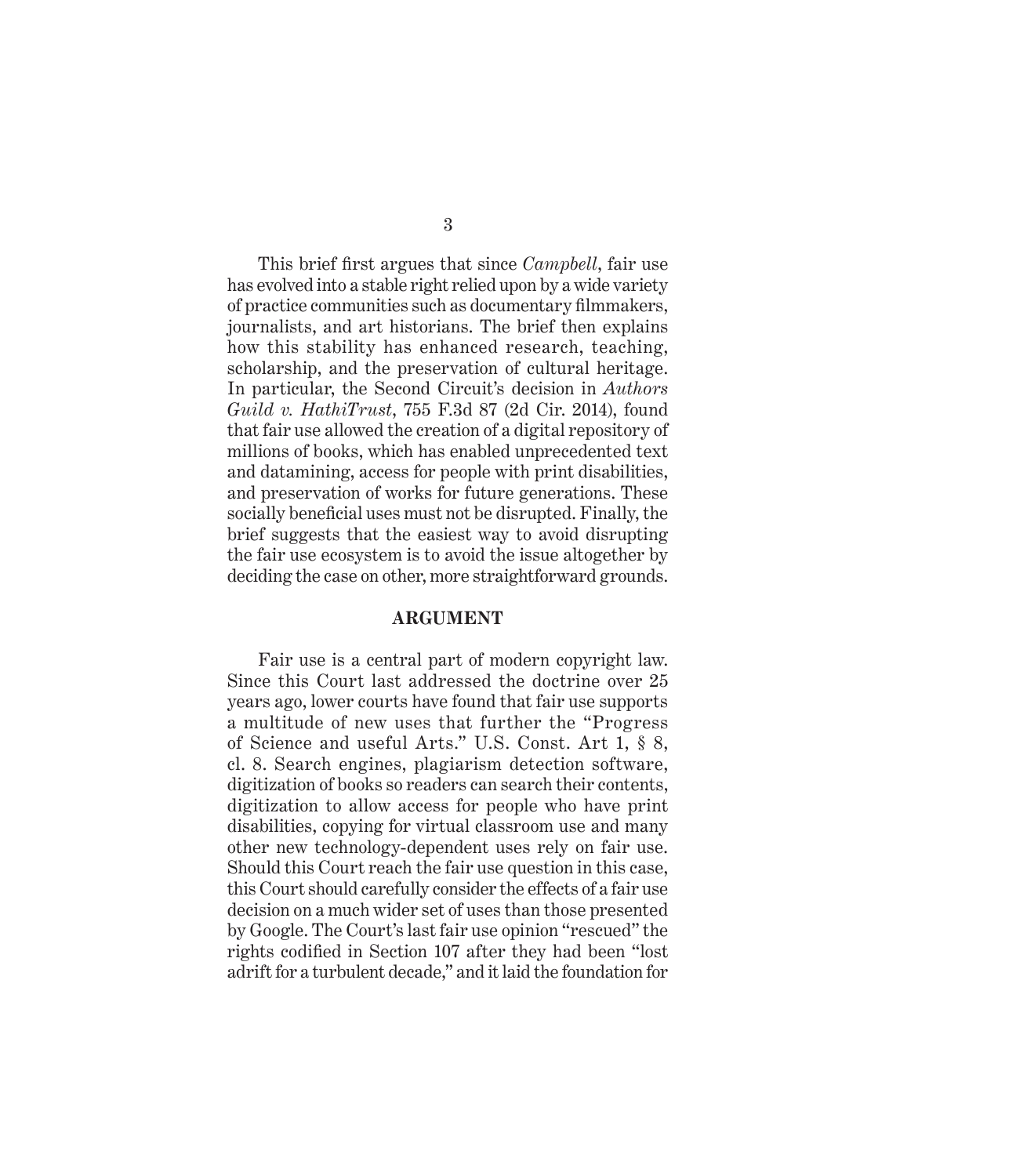a new generation of innovation, creativity, preservation, and learning. Pierre N. Leval, Campbell v. Acuff-Rose: *Justice Souter's Rescue of Fair Use*, 13 Cardozo Arts & Entm't L.J. 19, 19 (1994). Its opinion in this case should avoid any adverse impact on *Campbell* and its progeny, which have been essential to copyright achieving its central aims—promoting the progress of science and art in teaching, scholarship, and research.

#### **I. Fair use is a critical and stable codified right**

Fair use both "permits and requires courts to avoid rigid application of the copyright statute, when, on occasion, it would stifle the very creativity that law is designed to foster." *Campbell v. Acuff-Rose Music, Inc.*, 510 U.S. at 577 (1994) (internal quotation omitted). From the earliest days of the Anglo-American copyright system, allowances for unpermissioned reuse of works were considered important to foster productive recasting of ideas, new criticism, refinement, and commentary. See Matthew Sag, *The Prehistory of Fair Use*, 76 Brooklyn L. Rev. 1371 (2011) (tracing fair use and "fair abridgment" back to early English caselaw). When Congress codified fair use as Section 107 of the 1976 Copyright Act, it did so explicitly "[n]otwithstanding the provisions of sections 106 and 106A". 17 U.S.C. § 107. And, in turn, Congress made the copyright holder's rights in sections 106 and 106A expressly "[s]ubject to" section 107. 17 U.S.C. §§ 106-106A. Due to this "notwithstanding-subject to" relationship, fair use statutorily inheres in and shapes the rights of copyright holders. The express "right of fair use", 17 U.S.C. 108(f)(4), is a cornerstone of the Copyright Act.

4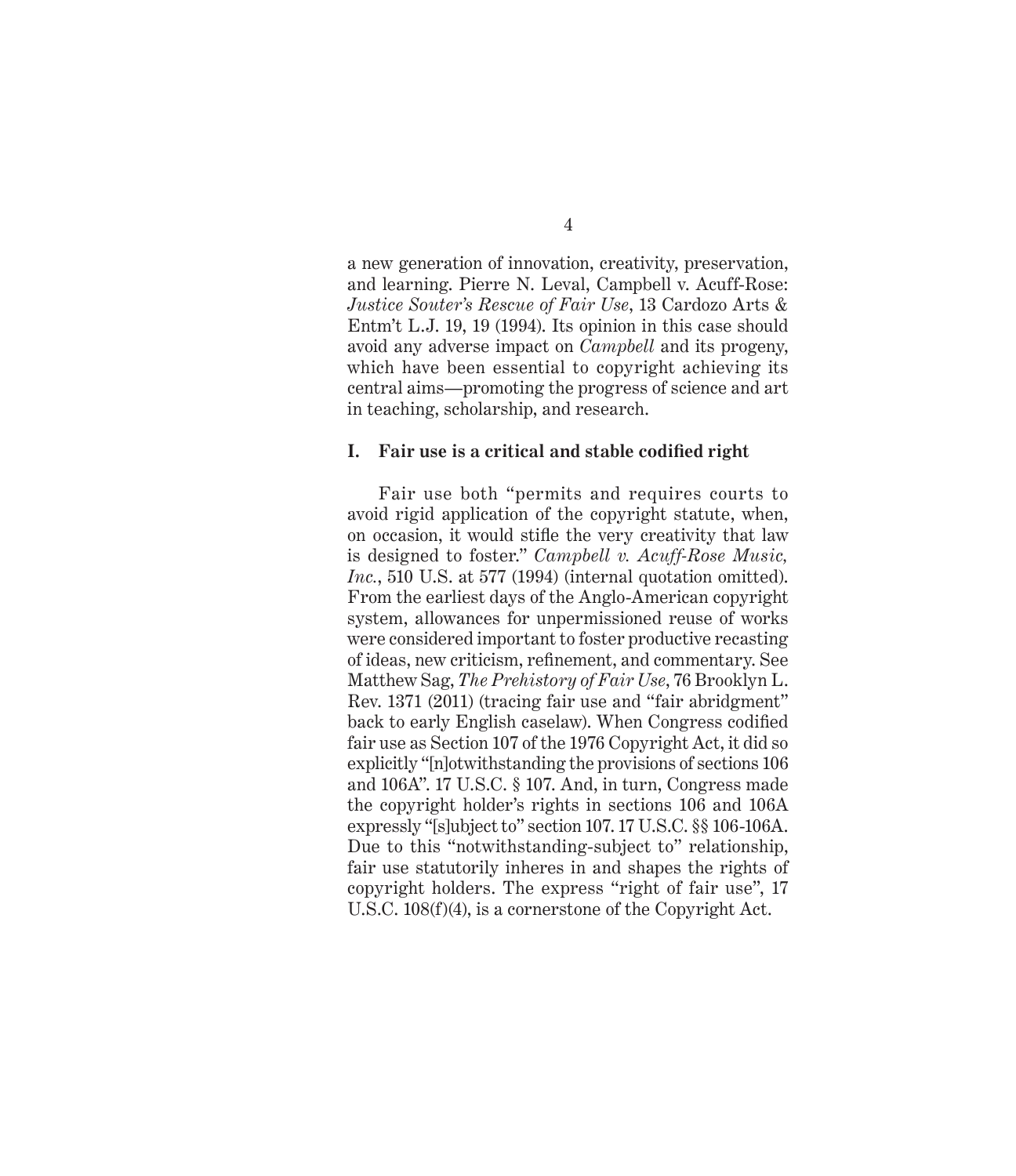Described as an "equitable rule of reason," *Sony Corp. v. Universal City Studios, Inc.*, 464 U.S. 417, 448 (1984) (citation omitted), fair use's flexible, principlebased approach has allowed U.S. copyright law to successfully adapt to new technology. This has included now-ubiquitous technology such as home video recording devices, *id*., and search engines*. Kelly v. Arriba Soft Corp*., 336 F. 3d 811 (9th Cir. 2003). *See also* Fred von Lohmann, *Fair Use as Innovation Policy*, 23 Berkeley Tech. L.J. 829, (2008) (describing how fair use supports everyday personal copying using devices such as DVRs and MP3 players); Jonathan Band, *Google and Fair Use*, 3 J. Bus. & Tech L. 1 (2008). The flexibility that fair use provides has been a hallmark of U.S. technology policy. Recognizing that this flexibility has given U.S. technology companies a competitive advantage, other jurisdictions have adopted the fair use framework, including Israel, Korea, Singapore, Malaysia, Taiwan, and Hong Kong. *See*  Jonathan Band, *The Global API Copyright Conflict*, 31 Harvard J. Law & Technology 615 (2018)*.* The legislature in South Africa has passed a Copyright Amendment Bill that would add a fair use exemption modeled on U.S. law, including transformative use. Recreate South Africa, Answers to some Frequently asked questions about the Copyright Amendment bill waiting to be signed by President Ramaphosa, https://www.re-createza.org/ commonly-asked-questions (2019). In Australia, after an exhaustive inquiry, including a cost-benefit analysis of the adoption of fair use, the Australian Productivity Commission concluded, "[a]dopting fair use would benefit follow on creators and innovators, Australian consumers, schools, other education institutions, libraries and archives." Productivity Commission, Inquiry Rep. No. 78, Intellectual Property Arrangements, 185 (2016)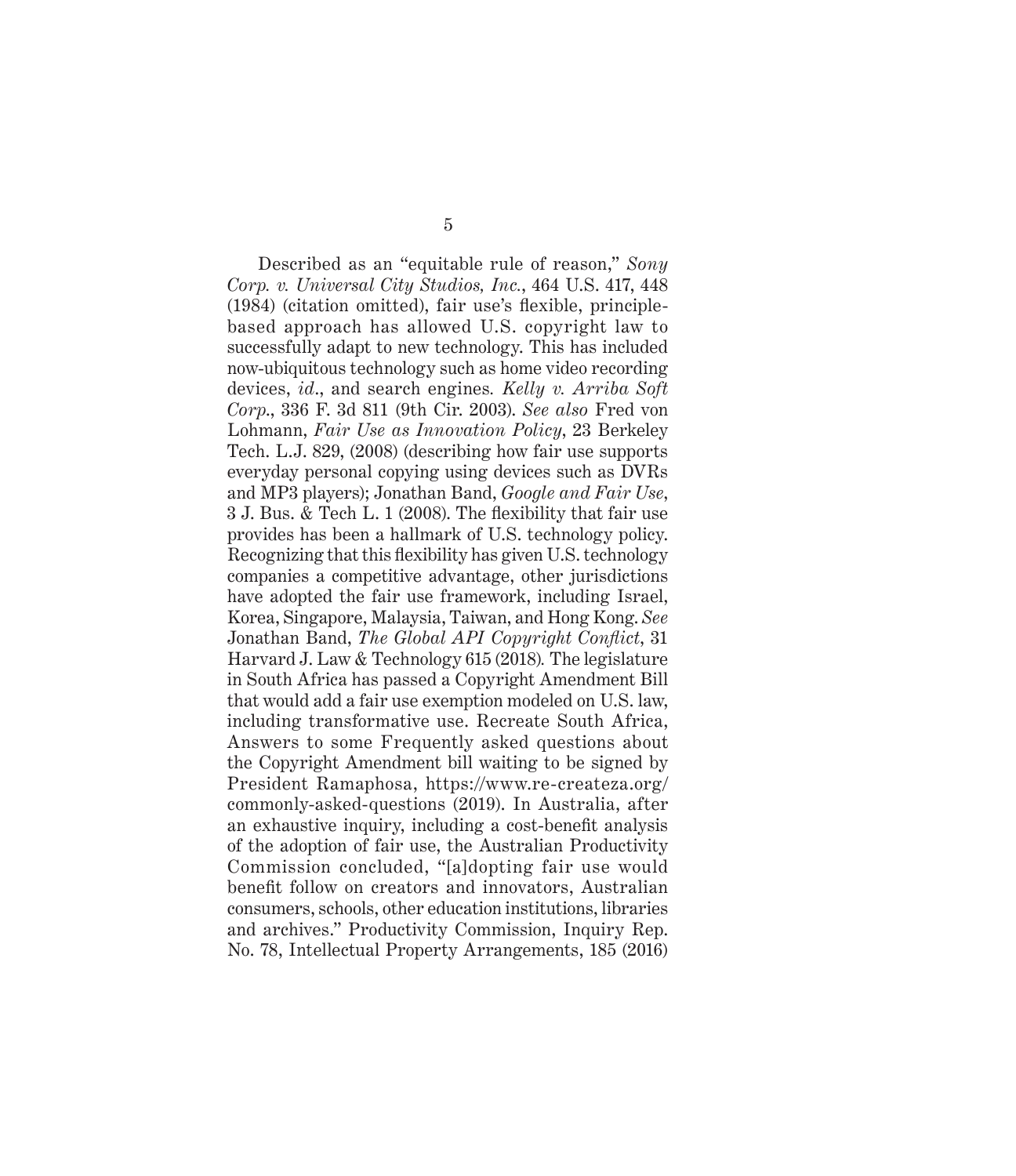*See also* Ian Hargreaves, *Digital Opportunity: A Review of Intellectual Property and Growth* 44 (2011) (acknowledging the benefits of the flexibility afforded by fair use).

The most significant realignment in fair use caselaw began in earnest with this Court's decision in *Campbell v. Acuff-Rose*, which addressed the reuse of elements of a musical composition in a subsequent parody. A critical part of the fair use analysis, the *Campbell* Court explained, was whether a given use was "transformative." "The central purpose of this investigation is to see, in Justice Story's words, whether the new work merely 'supersede[s] the objects' of the original creation . . . or instead adds something new, with a further purpose or different character, altering the first with new expression, meaning, or message; it asks, in other words, whether and to what extent the new work is 'transformative.'" *Campbell*, 510 U.S. at 579 (1994) (citations omitted). While not strictly required to find fair use, such transformative new uses generally further the goal of copyright to promote science and the arts, and therefore tend to weigh heavily in favor of fair use. *See id.* 

Courts in almost all circuits have coalesced around the centrality of the transformative use analysis. As the transformative use doctrine has been applied to new uses since *Campbell,* it has retained its essential focus on the question of whether the new use adds something new (including a new purpose), or merely substitutes for the original. These cases have included traditional copying for commentary and criticism, such as in *Sundeman v. Seajay Socy., Inc.,* 142 F.3d 194, 202 (4th Cir. 1998) (copying and reuse of unpublished manuscript for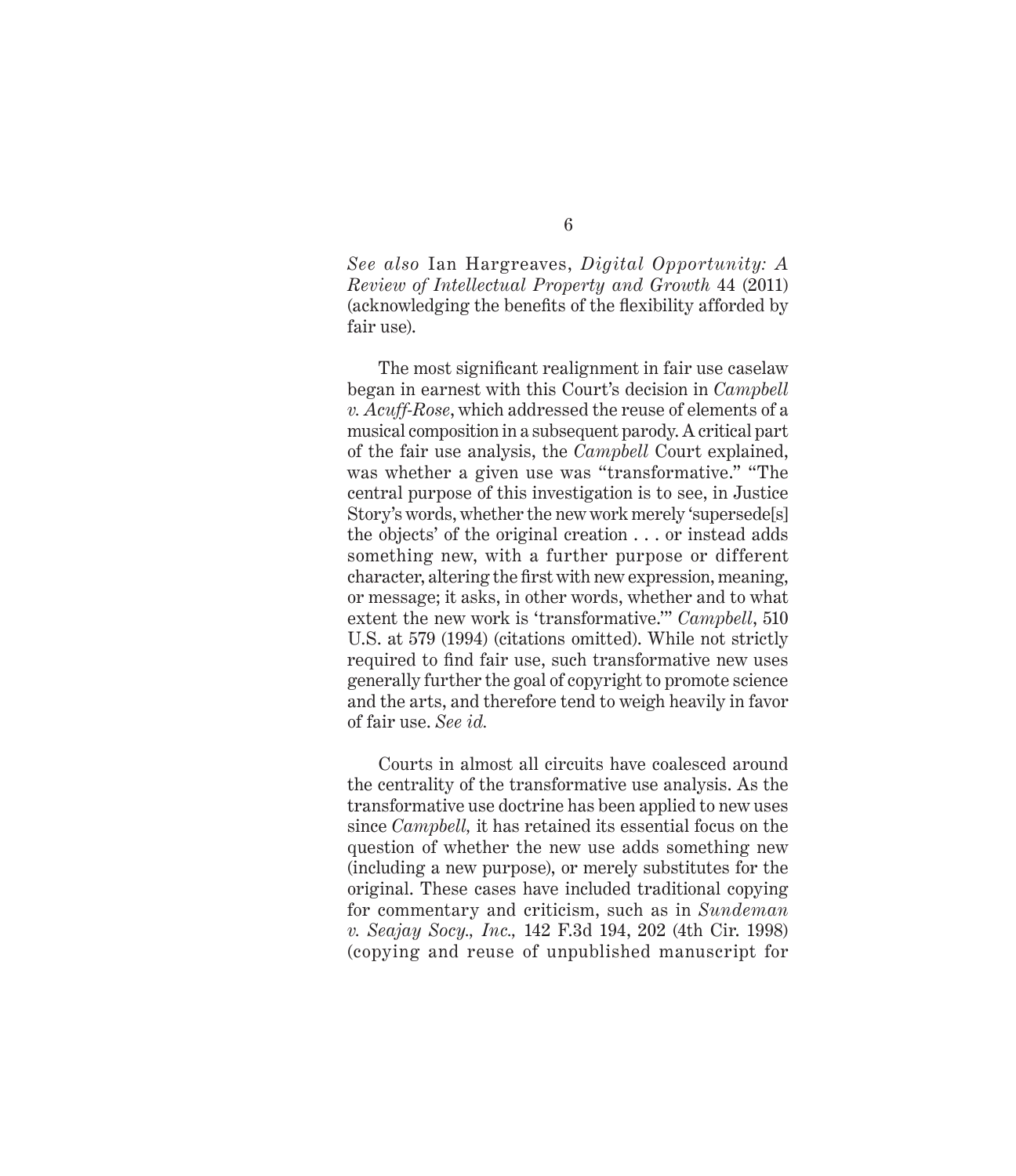scholarly commentary). They have also included cases in which the entirety of a work has been reused for a new purpose. For example, in *Bill Graham Archives v. Dorling Kindersley Ltd*., 448 F.3d 605, (2d Cir. 2006), the Second Circuit found that reuse of several complete (though reduced-size) Grateful Dead concert posters in an illustrated biographical book about the band constituted transformative use, as the new use was repurposing the originals as "historical artifacts" from which readers could learn. *Id.* at 610.

Courts have also found uses to be transformative and fair even when the new use and new purpose does not necessarily result in a new copyrightable work. In *A.V. ex rel. Vanderhye v. iParadigms*, *LLC*, 562 F.3d 630, 640 (4th Cir. 2009), the Fourth Circuit concluded that the full copying of students' term papers for archiving and use by software to detect future plagiarism was transformative. Similarly, the Ninth Circuit in *Perfect 10, Inc. v. Amazon. com,* Inc., 508 F.3d 1146, 1165 (9th Cir. 2007) concluded that the copying and creation of thumbnails of images found on the open web to facilitate image search was transformative. "Although an image may have been created originally to serve an entertainment, aesthetic, or informative function, a search engine transforms the image into a pointer directing a user to a source of information." *Id.* at 1165.

Fair use sometimes suffers from the criticism that its flexible, principle-based approach is too amorphous for most users to discern. Lawrence Lessig, *Free Culture* 187 (2004) (fair use is "the right to hire a lawyer."). In this case, the court below repeated the often-quoted line that "fair use is the most troublesome in the whole law of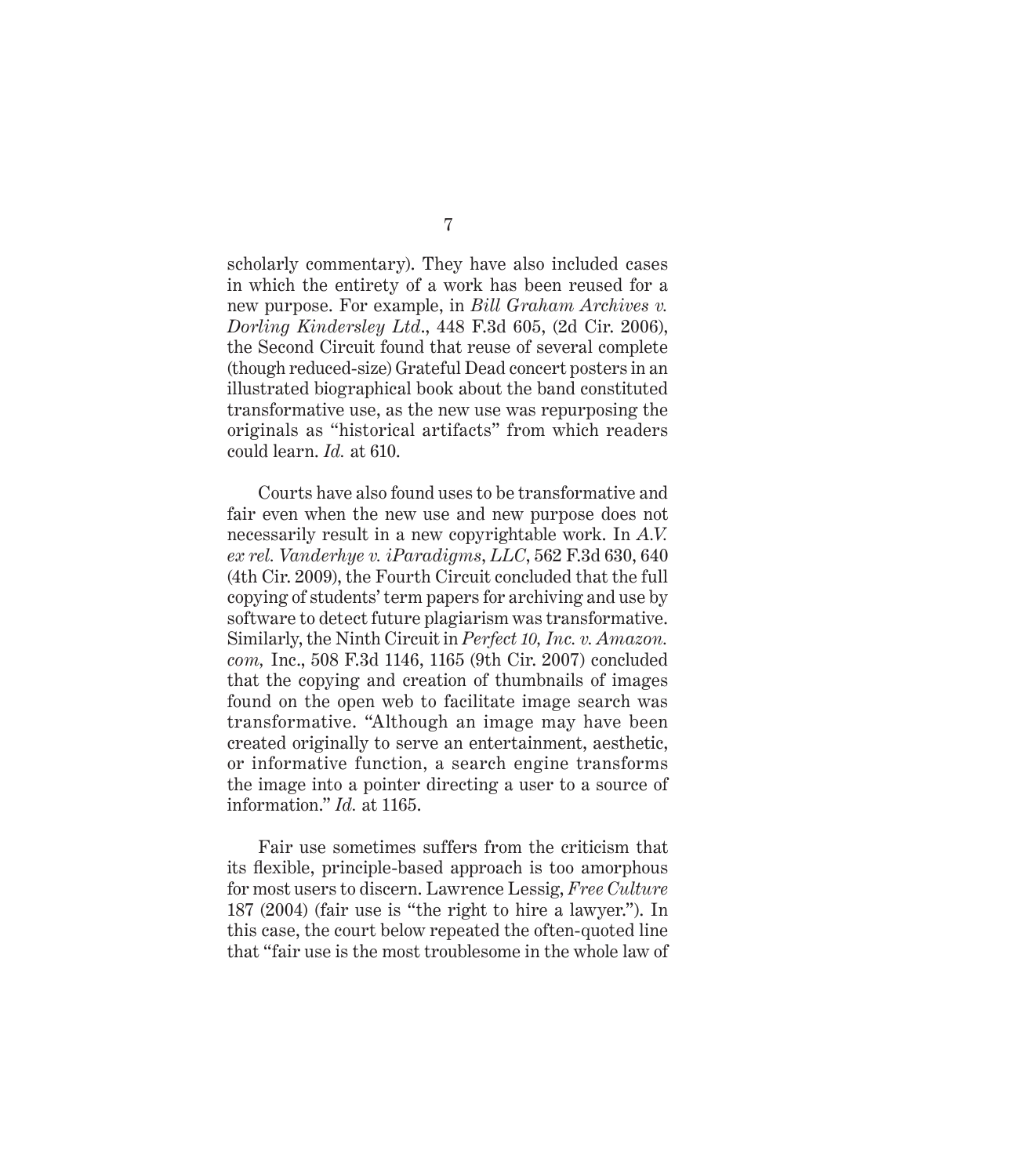copyright." *Oracle Am., Inc. v. Google Inc.*, 750 F.3d 1339, 1372 (Fed. Cir. 2014)(*citing Dellar v. Samuel Goldwyn, Inc.*, 104 F.2d 661 (2d Cir. 1939)). Both Professor Lessig's dig (which he subsequently recanted) and the 80-yearold "troublesome" characterization are belied by a raft of empirical studies of fair use caselaw, and by the lived experience of practitioners who rely on fair use.

Over the last decade, several empirical studies of U.S. fair use caselaw have highlighted significant alignment among courts on both analysis of the specific fair use factors as well as overall outcomes of clusters of similar cases. *See* Matthew Sag, *Predicting Fair Use,* 73 Ohio St. L.J. 47, 47 (2012) ("[T]he fair use doctrine is more rational and consistent than is commonly assumed."); Pamela Samuelson, *Unbundling Fair Uses*, 77 Fordham L. Rev. 2537, 2541 (2009) ("This Article argues that fair use law is both more coherent and more predictable than many commentators have perceived once one recognizes that fair use cases tend to fall into common patterns . . . ."); Barton Beebe, *An Empirical Study of U.S. Copyright Fair Use Opinions*, 1978-2005, 156 U. Penn. L Rev. 549, 621 (2008) ("In practice, judges appear to apply section 107 in the form of a cognitively more familiar two-sided balancing test in which they weigh the strength of the defendant's justification for its use, as that justification has been developed in the first three factors, against the impact of that use on the incentives of the plaintiff."); Neil Netanel, *Making Sense of Fair Use*, 15 Lewis & Clark L. Rev. 715, 719 (2011) ("Looking at fair use's recent historical development, on top of Beebe's and Sag's statistical analyses and Samuelson's taxonomy of uses, reveals greater consistency and determinacy in fair use doctrine than many previously believed was the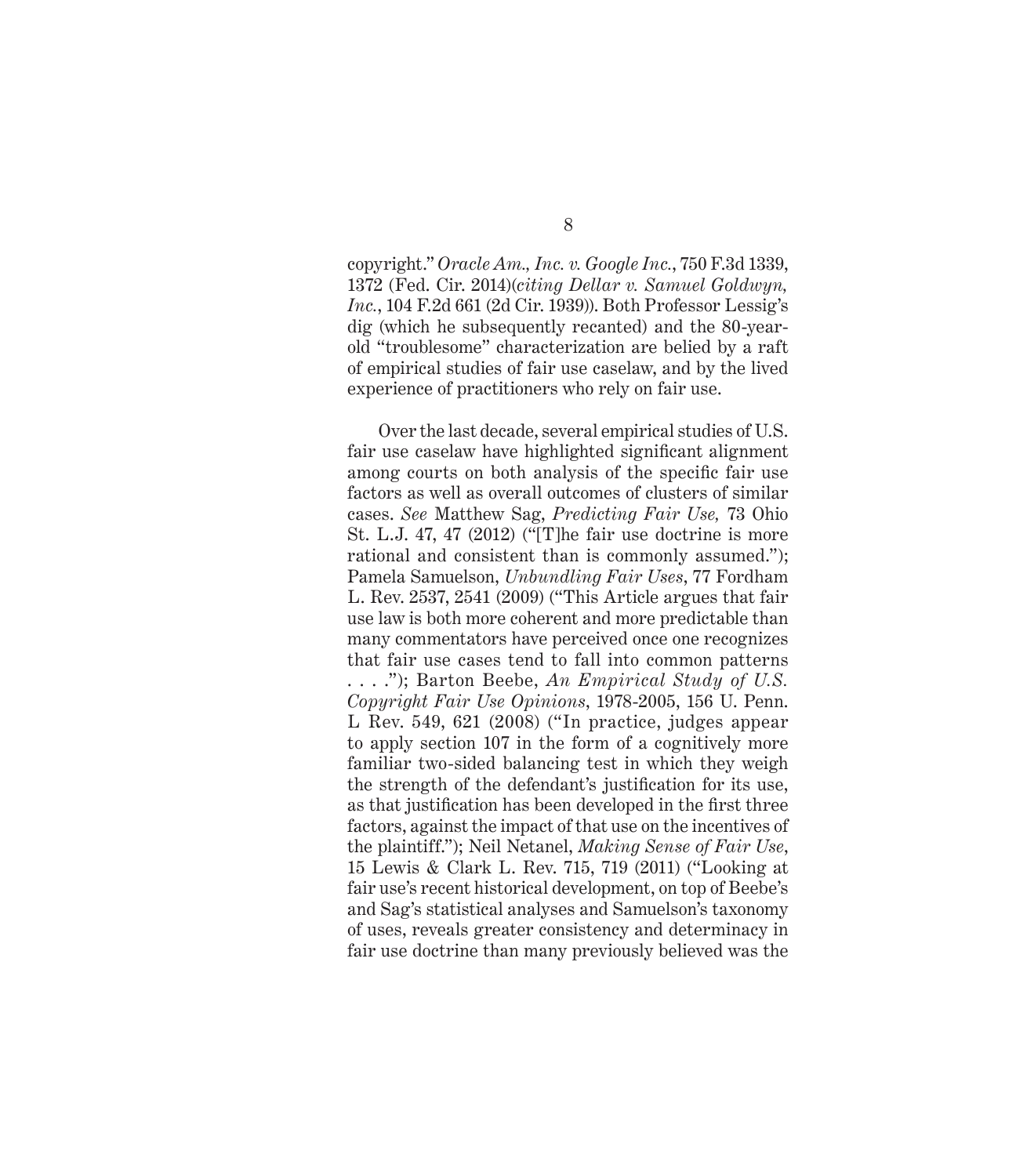case."); Clark Asay, *Is Transformative Use Eating the World?*, 61 Boston Col. L. Rev. \_\_, 24 (forthcoming 2020) ("[O]ver time there has been a steady progression of both appellate and district courts adopting the transformative use paradigm, with modern courts relying on it nearly ninety percent of the time.").

Fair use's consistency and coherence after *Campbell*  is further evident in the diverse practice communities that have announced their own fair use best practices and successfully relied on them. Documentary filmmakers, for example, created the *Documentary Filmmakers' Statement of Best Practices in Fair Use*, a relatively short and simple document that explains how and why fair use permits several commonly recurring uses of copyrighted works in documentaries. Ass'n of Indep. Video and Filmmakers et al., *Documentary Filmmakers' Statement of Best Practices in Fair Use* (2004). Communications scholars, poets, artists and art historians, and journalists, among many others, have followed suit, developing and promulgating fair use best practices grounded in *Campbell's* transformative use paradigm.2

<sup>2.</sup> Anthony Falzone and Jennifer Urban helpfully summarize the effect of these best practices in *Demystifying Fair Use: The Gift Of The Center For Social Media Statements Of Best Practices*, 57 J. Copyright Soc'y 337 (2010). Many of these statements of best practices in fair use have been coordinated by the Center for Media and Social Impact at the American University. *See, e.g*., *Code of Best Practices in Fair Use in Academic and Research Libraries*; *Set of Principles for Fair Use in Journalism*; *Code of Best Practices in Fair Use for the Visual Arts*; *Documentary Filmmakers' Statement of Best Practices in Fair Use*; *Code of Best Practices for Fair Use in Software Preservation*; *Fair Use and Sound Recordings: Lessons for Community Practice*; *Code*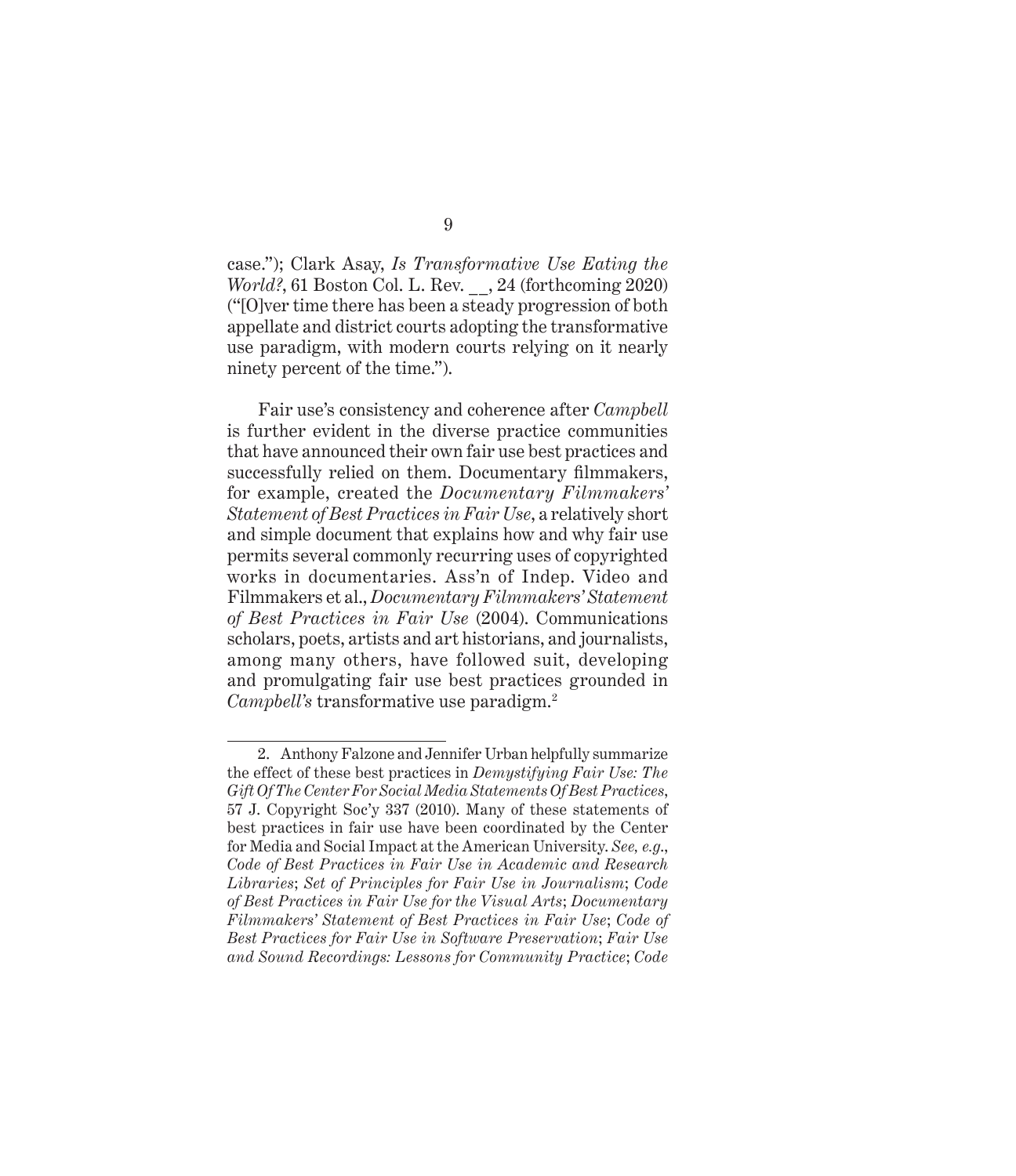Nearly all of these best practice documents begin with a recognition that fair use is central to core activities of the community. They then address how to apply the fair use right, and in particular the transformative use standard, to the community's work. For example, the *Documentary Filmmakers' Statement* gives guidance on quoting from copyrighted works in support of a filmmaker's argument, using copyrighted material that is captured incidentally (such as music playing at filmed locations), and using archival footage.

Such best practices are often developed in response to a perceived challenge to community mission or values from a "permissions culture" originating from the era before *Campbell*. Documentary filmmakers, for example, were spurred to action when they noticed that certain kinds of projects were being systematically avoided due to copyright concerns. Patricia Aufderheide & Peter

*of Best Practices in Fair Use for Online Video*; *Code of Best Practices for Fair Use in Poetry*; *Statement of Best Practices in Fair Use of Dance-Related Materials*; *Society for Cinema and Media Studies' Statement of Fair Use Best Practices for Media Studies Publishing*; *Society for Cinema and Media Studies' Statement of Best Practices in Fair Use in Teaching for Film and Media Educators*; *Statement on the Fair Use of Images for Teaching, Research, and Study*; *Code of Best Practices in Fair Use for Scholarly Research in Communications*; *Statement of Best Practices in Fair Use in Collections Containing Orphan Works for Libraries, Archives, and other Memory Institutions*; *Code of Best Practices in Fair Use in OpenCourseWare*; and *Code of Best Practices in Fair Use for Media Literacy Education*. All are collected together at https://cmsimpact.org/codes-ofbest-practices/. *See also* Patricia Aufderheide and Peter Jaszi, *Reclaiming Fair Use: How to Put Balance Back in Copyright* (2nd ed. 2018).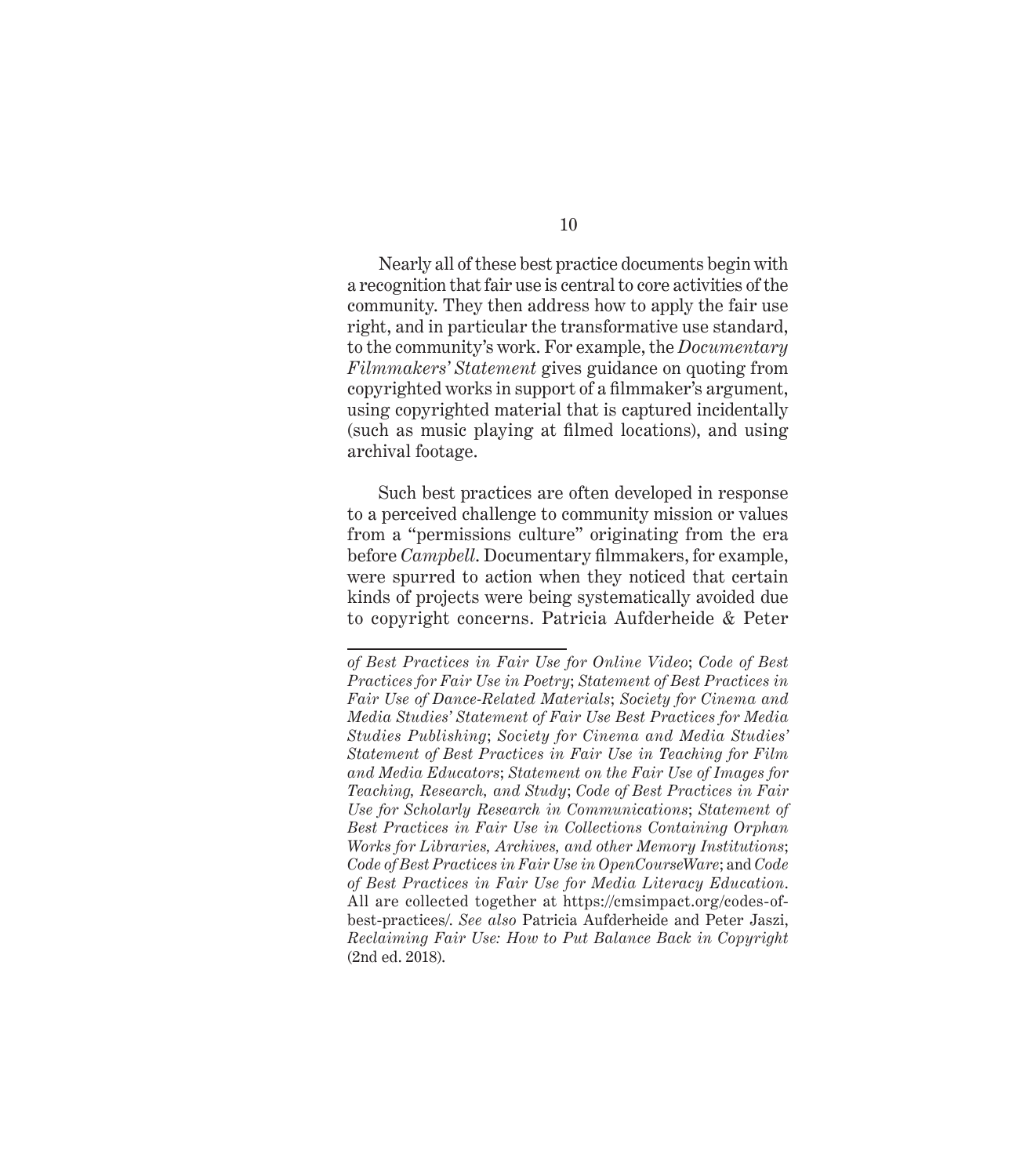Jaszi, *Untold Stories: Creative Consequences of the Rights Clearance Culture for Documentary Filmmakers* (2004). When such a culture takes hold, projects can be abandoned or modified, or scarce budgets spent needlessly on expensive permissions, out of fear and uncertainty. Fair use provides a powerful tool in these situations where, as the Court said in *Campbell*, to require permission "would stifle the very creativity that law is designed to foster." *Campbell*, 510 U.S. at 577.

### **II. Research, Teaching, Scholarship, and Preservation Rely on the Stability of Fair Use**

Research, teaching, scholarship, and preservation are especially important to the copyright system. Located at the heart of the Constitutional prerogative to advance "the Progress of Science and useful Arts," teaching, scholarship, research, and preservation are singled out repeatedly for special treatment by Congress. *See* 17 U.S.C. §108 (statutorily authorized noninfringing uses for libraries and archives); § 110 (statutorily authorized noninfringing uses for classroom teaching); § 121 (statutorily authorized noninfringing uses for people who have print disabilities); § 504(c)(2) (limitation on liability for employees of educational institution, library or archives); § 512(f) (special safe harbor from liability for online uses). For fair use, Congress similarly identified "teaching", "research", and "scholarship" in the statutory fair use preamble as exemplars of uses that would ordinarily be found to be fair. 17 U.S.C. § 107 (2019).3

11

<sup>3.</sup> Indeed, the Eleventh Circuit recognized that an educational use was favored under the first fair use factor even if it was not transformative. *Cambridge Univ. Press v. Patton*, 769 F. 3d 1232 (11th Cir. 2014).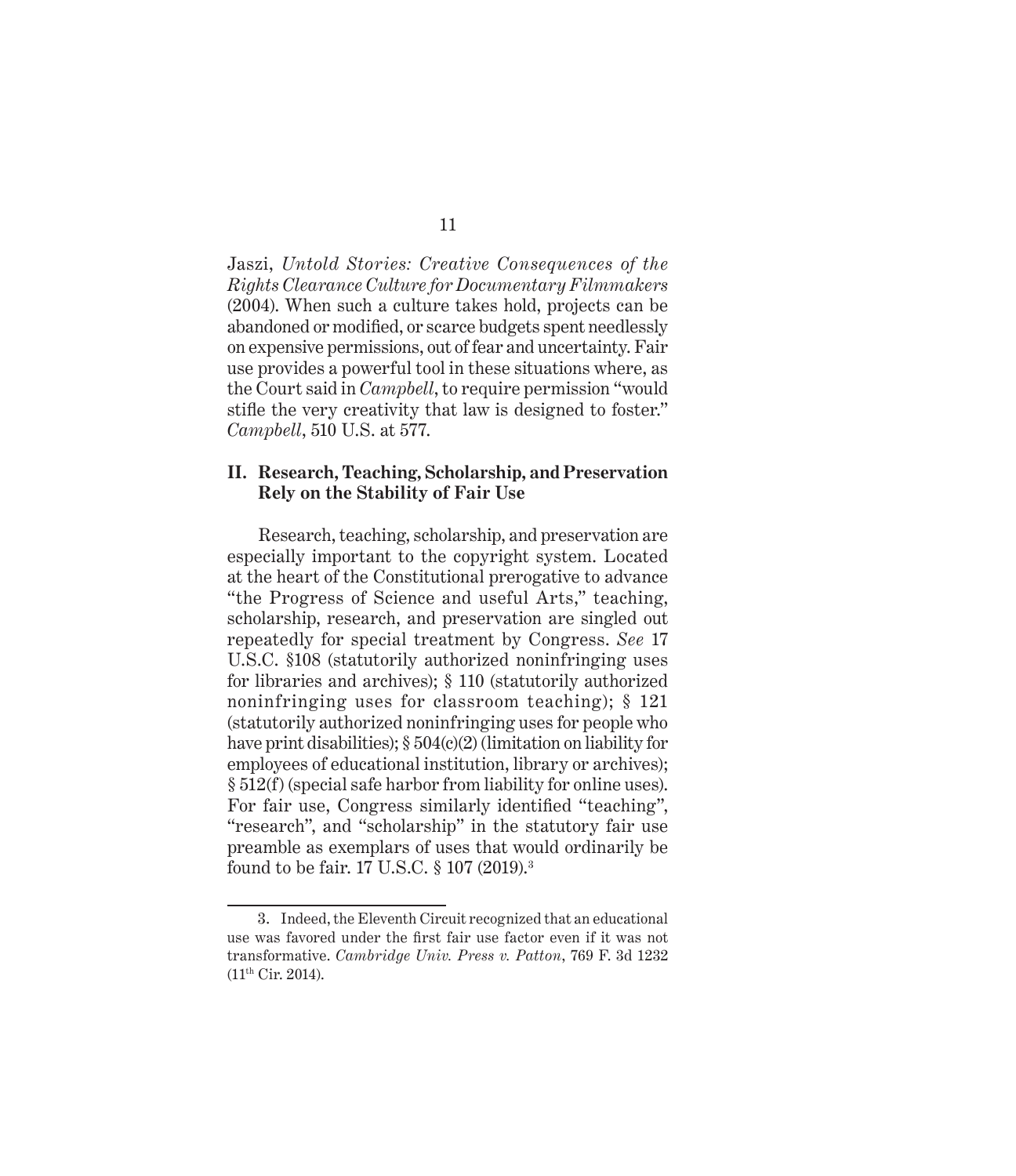It is difficult to overstate the importance of fair use, as "rescued" by this Court in *Campbell*, to the daily activities of librarians, researchers, teachers, and students. Libraries rely on fair use to preserve and provide fragile materials for researchers, or to provide one-off copies of an image for a student writing a term paper. Teachers at all levels rely on fair use to allow them to share course materials digitally with students, who can engage in virtual classroom settings to criticize and comment on original works. Students rely on fair use when they create podcasts, video essays, and multimedia presentations that include images, text, sound recordings, and audiovisual works. While student creations may begin as course assignments, they can become portfolios that demonstrate important skills to potential employers. Fair use becomes even more important when students share their work with the public online or through eventual publication as journal articles, books, or works of art.

Beyond those everyday uses, a great deal of research now depends on digital reproduction of entire sets of texts for computational analysis, using text and data-mining techniques to yield new insights into how language and culture have developed over time. Matthew Jockers, *Macroanalysis: Digital Methods and Literary History*  (2013); Michael Carroll, *Copyright and the Progress of Science: Why Text and Datamining is Lawful*, 53 U.C. Davis L. Rev. 893 (2019). Libraries can foster these new research projects and the creation of new research tools based on precedent in the most significant recent case for library and educational users: *Authors Guild v. HathiTrust*, 755 F.3d 87, 97 (2d Cir. 2014), a suit brought by the Authors Guild against five universities and their collective digital library, "HathiTrust," which was created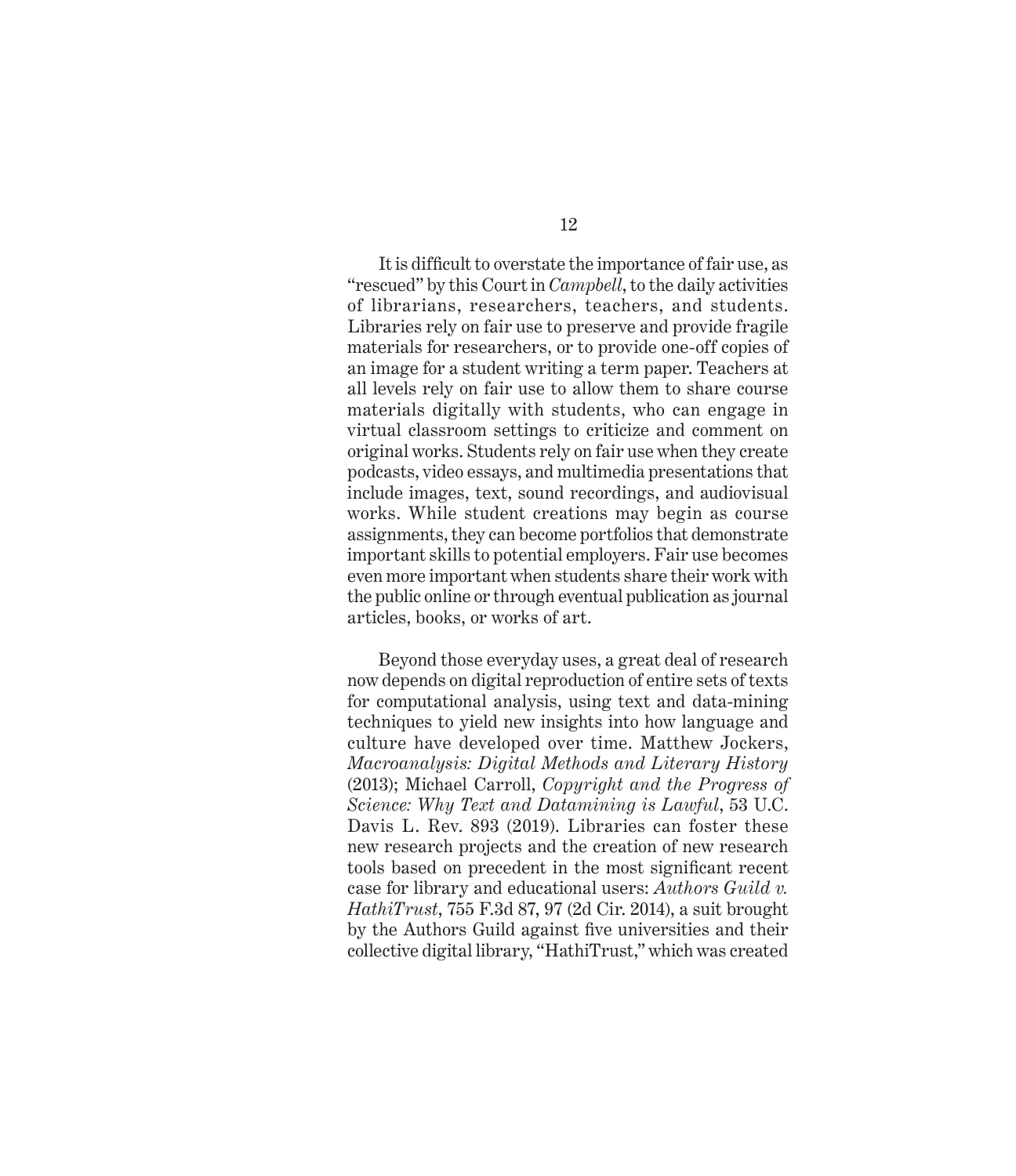from scans of their collections. The university libraries in that case had millions of books scanned for the purpose of, among other things, allowing full-text search. In the HathiTrust system, digital files could be searched for particular words or phrases, and responsive page locations would be returned to the user, though users could not access or read the text of the books themselves. The Second Circuit applied the reasoning from the search engine cases noted above, holding that "the creation of a full-text searchable database is a quintessentially transformative use." *Id*. This was because "the result of a word search is different in purpose, character, expression, meaning, and message from the page (and the book) from which it is drawn. Indeed, we can discern little or no resemblance between the original text and the results of the . . . full-text search." *Id.*<sup>4</sup>

Additionally, the *HathiTrust* court recognized that by storing digital copies of the books, HathiTrust "preserves them for generations to come, and ensures that they will still exist when their copyright terms lapse." 755 F.3d at 103. When this Court rejected a constitutional challenge to retroactive extension of copyright terms in *Eldred v.* 

<sup>4.</sup> Professor Matthew Sag characterizes acts of copying which do not communicate the author's original expression to the public as "nonexpressive uses." Matthew Sag, *Copyright and Copy-reliant Technology*, 103 Nw. U. L. Rev. 1607, 1624 (2009). It should be noted that these fair use-enabled research tools have significant commercial applications as well. *See Authors Guild v. Google, Inc.*, 804 F.3d 202 (2d Cir. 2015). Indeed, fair use facilitates the ingestion of the enormous amounts of data necessary to "train" artificial intelligence processes. *See* Matthew Sag, *The New Legal Landscape for Text Mining and Machine Learning*, 66 J. Copyright. Soc'y U.S.A. 201 (2019).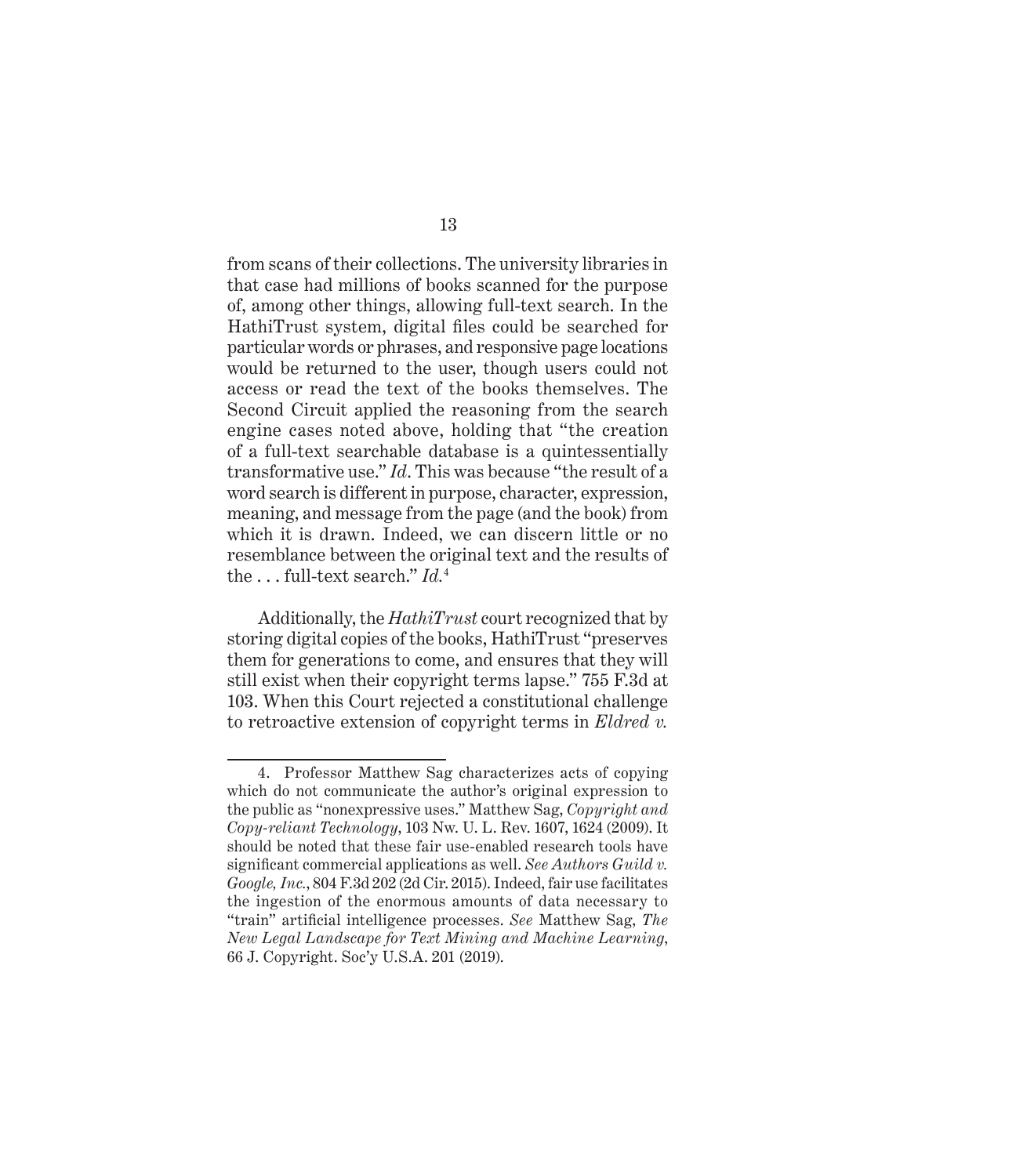*Ashcroft,* 537 U.S. 186, 219-220 (2003), it invoked fair use as a crucial "safety valve" that would ensure that copyright did not unduly interfere with the First Amendment. Copyright terms that can easily exceed a century far outstrip both the commercial life of most works and the usable life of many media formats. Chris Hubbles, *No Country For Old Media?,* 65 J. Copyright Soc'y U.S.A. 271 (2018). Most software titles are obsolete in less than a decade, and the previous 20 years have seen several generations of digital storage media rise and fall. Fair use empowers libraries, archives, and other cultural heritage institutions to take action to preserve valuable works, including software, webpages, and other digital media, before it is too late.

Digitization pursuant to fair use also holds great promise for making collections more accessible for disabled users. Relying on the *HathiTrust* fair use holding, among other key sources, a coalition led by the University of Virginia is working to link several massive repositories of digital text and make them easier for universities to use as sources of remediated accessible text for print-disabled users. Prue Adler, Brandon Butler, and Krista Cox, *The Law and Accessible Texts: Reconciling Civil Rights and Copyrights* (2019).

Libraries and librarians, along with archivists and other cultural heritage professionals, are among the communities of users that have developed and documented their own best practices for fair use under *Campbell* and subsequent case law. The *Code of Best Practices in Fair Use for Academic and Research Libraries* describes approaches to common scenarios such as digital exhibitions and website preservation. Another statement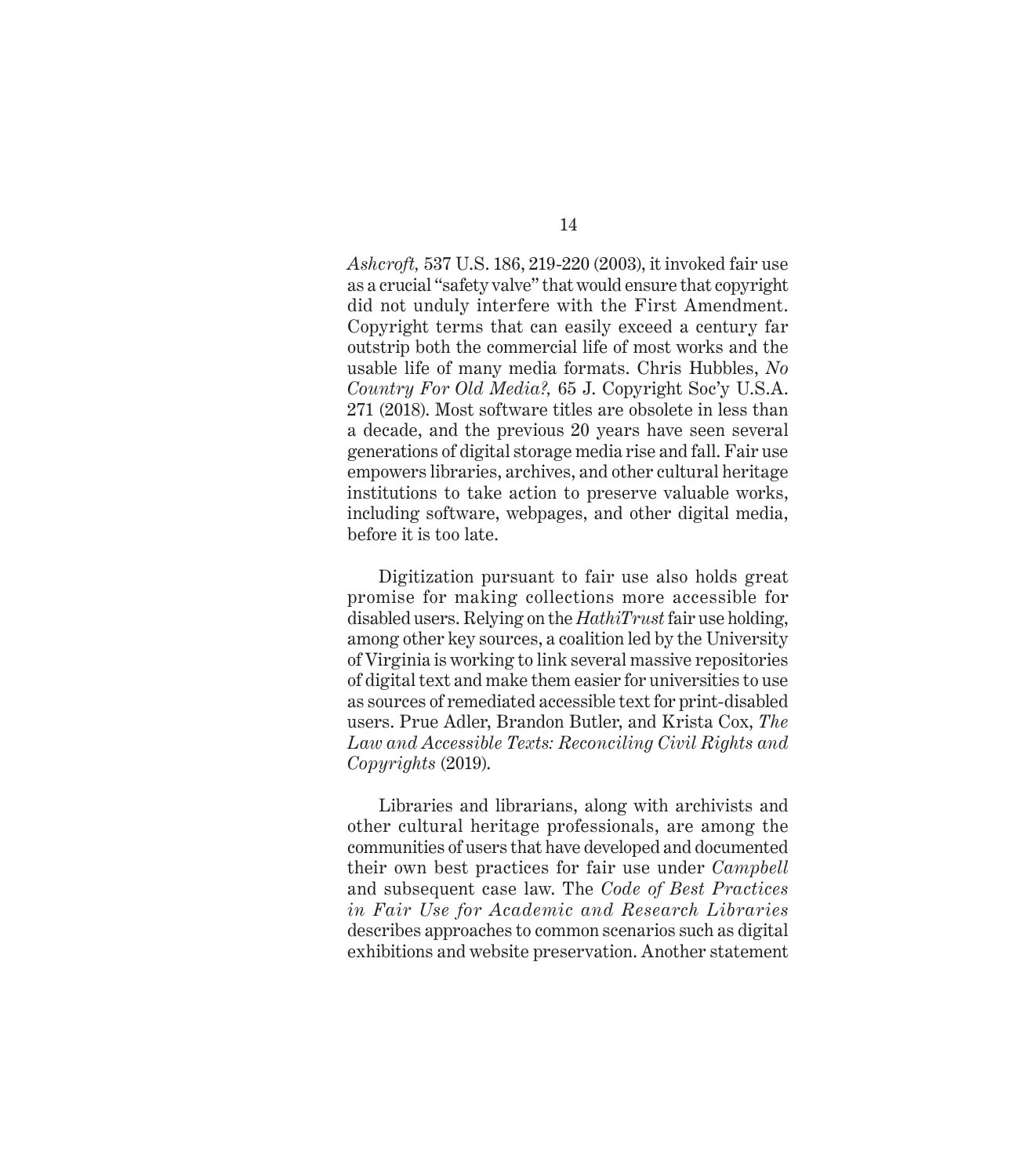provides a fair use approach to the problem of "orphan works," a common challenge for libraries that want to use a work but cannot identify or locate a copyright holder. Patricia Aufderheide et al., *Statement of Best Practices in Fair Use of Collections Containing Orphan Works for Libraries, Archives, and other Memory Institutions* (2014). Most recently, the *Code of Best Practices in Fair Use for Software Preservation* (2018) has charted a way forward for libraries and others by describing how fair use applies at each stage of a software preservation workflow.

The established practices of all these communities could be upended if the Court were to cast doubt on how transformative use has been interpreted and applied in the years since *Campbell*. As the Court decides whether Google's use in this case was transformative or otherwise fair, *amici* urge that it exercise great care to ensure that it in no way undermines the transformative use jurisprudence that has evolved over the past quarter century.

### **III. This Court Can Easily Avoid Disturbing Fair Use By Properly Applying Section 102(b)**

As Google argues in its brief, the Java SE declarations at issue in this case clearly fall outside of the scope of copyright protection under 17 U.S.C. 102(b) and the related merger doctrine. Such useful creations (as distinct from expressive ones) are the province of patent, not copyright, and as this Court explained in *Baker v. Selden*, 101 U.S. 99, 102 (1879), to extend copyright's monopoly over subject matter that is rightfully governed by patent "when no examination of its novelty has ever been officially made, would be a surprise and a fraud upon the public."